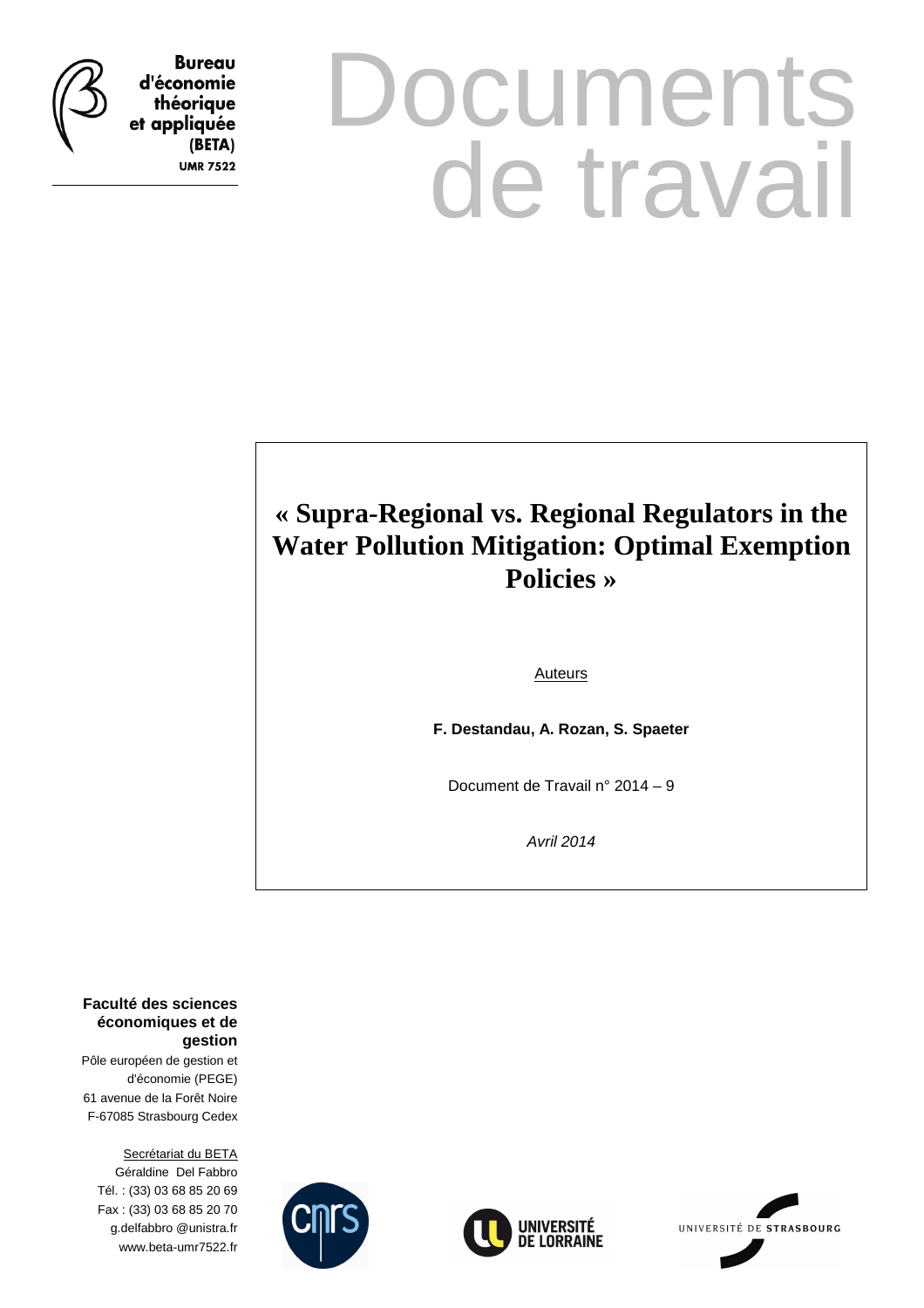# Supra-Regional vs. Regional Regulators in the Water Pollution Mitigation: Optimal Exemption Policies<sup>1</sup>

François DESTANDAU $^2$   $\,$  Anne ROZAN  $^3$ Sandrine SPAETER<sup>4</sup>

28th April 2014

<sup>1</sup>The authors thank the participants in the EAERE 18th Annual Conference (Rome, Italy, 2011) and in the SMART Seminar at Rennes (2011) for their valuable comments and suggestions.

<sup>2</sup>GESTE, ENGEES and IRSTEA, 1, quai Koch 67070 Strasbourg. E-mail : francois.destandau@engees.unistra.fr

<sup>3</sup>GESTE, ENGEES and IRSTEA, 1 quai Koch, 67070 Strasbourg. E-mail : anne.rozan@engees.unistra.fr

 ${}^{4}$ BETA, CNRS and University of Strasbourg, 61, Avenue de la Forêt-Noire, F-67085 STRASBOURG CEDEX. E-mail : spaeter@unistra.fr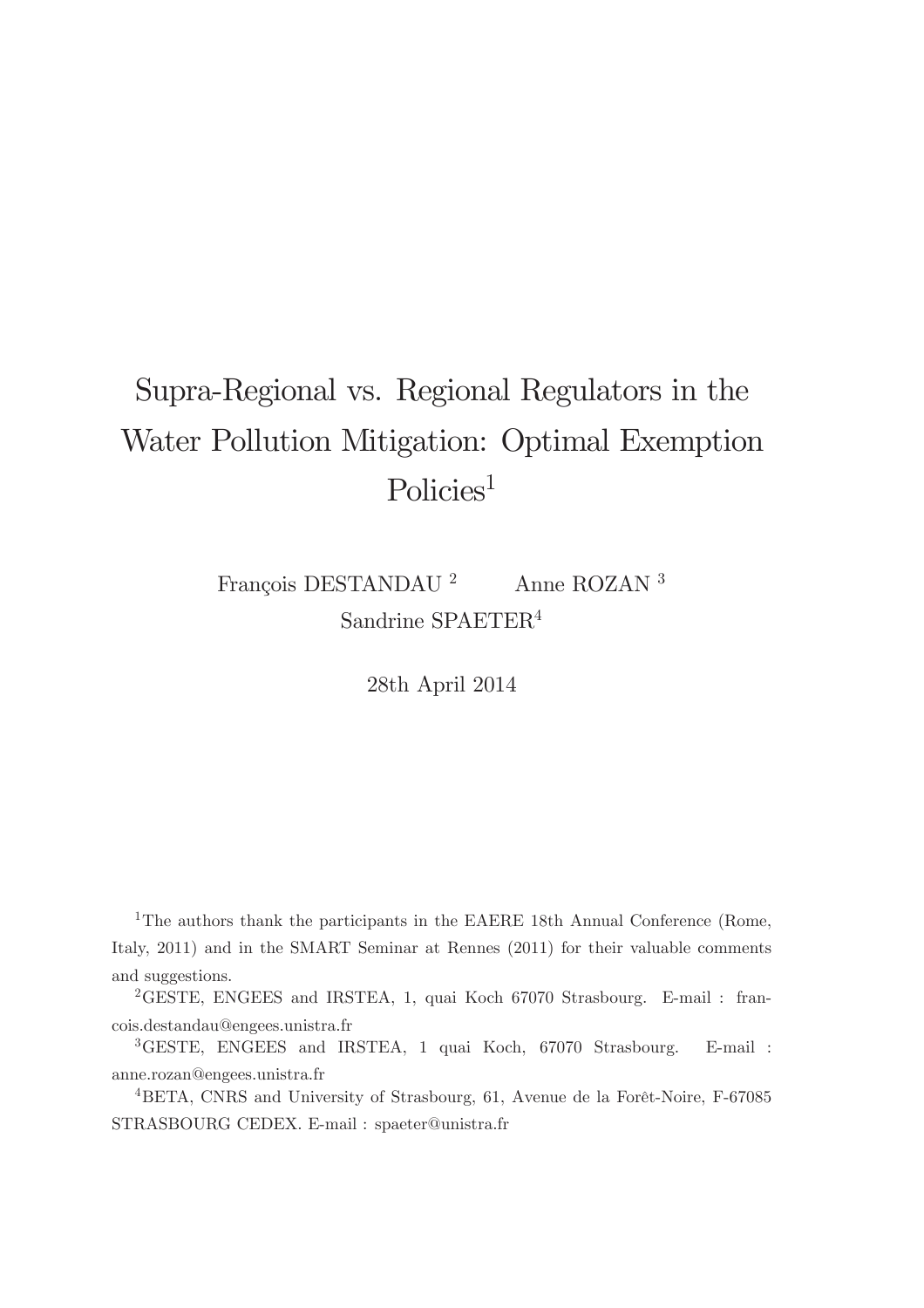#### Abstract

Through the Water Framework Directive, the European Commission urges its Member states to reach a level of "good status" of water for 2015. This level can be different from the regional first-best. Neither the supra-regional regulator (European Commission) nor the regional regulator (Member State) knows perfectly this firstbest. Each region can estimate it thanks to a cost-benefit analysis (CBA). If the estimated Örst-best is lower than the "good status" level, the region can ask to be exempted from reaching the latter. In this paper, we show that regional regulators do not always invest largely in CBA in optimum, although under-investment increases the probability of being urged to reach the highest level of water quality. Besides, the optimal exemption policy announced by the supra-regional regulator, which depends on the CBAís investment, shall also depend on the local risk preferences and environmental vulnerability. If the exemption policy is uniform across the regions, we obtain that more risk averse and/or more environmentally vulnerable populations invest less in the CBA, contrary to the first intuition. Policy implications are discussed.

Key words: Supra-Regional Regulator; Regional Regulators; Exemption Policy; Imperfect Estimation; Local Preferences.

JEL Classification: D8, Q25, Q28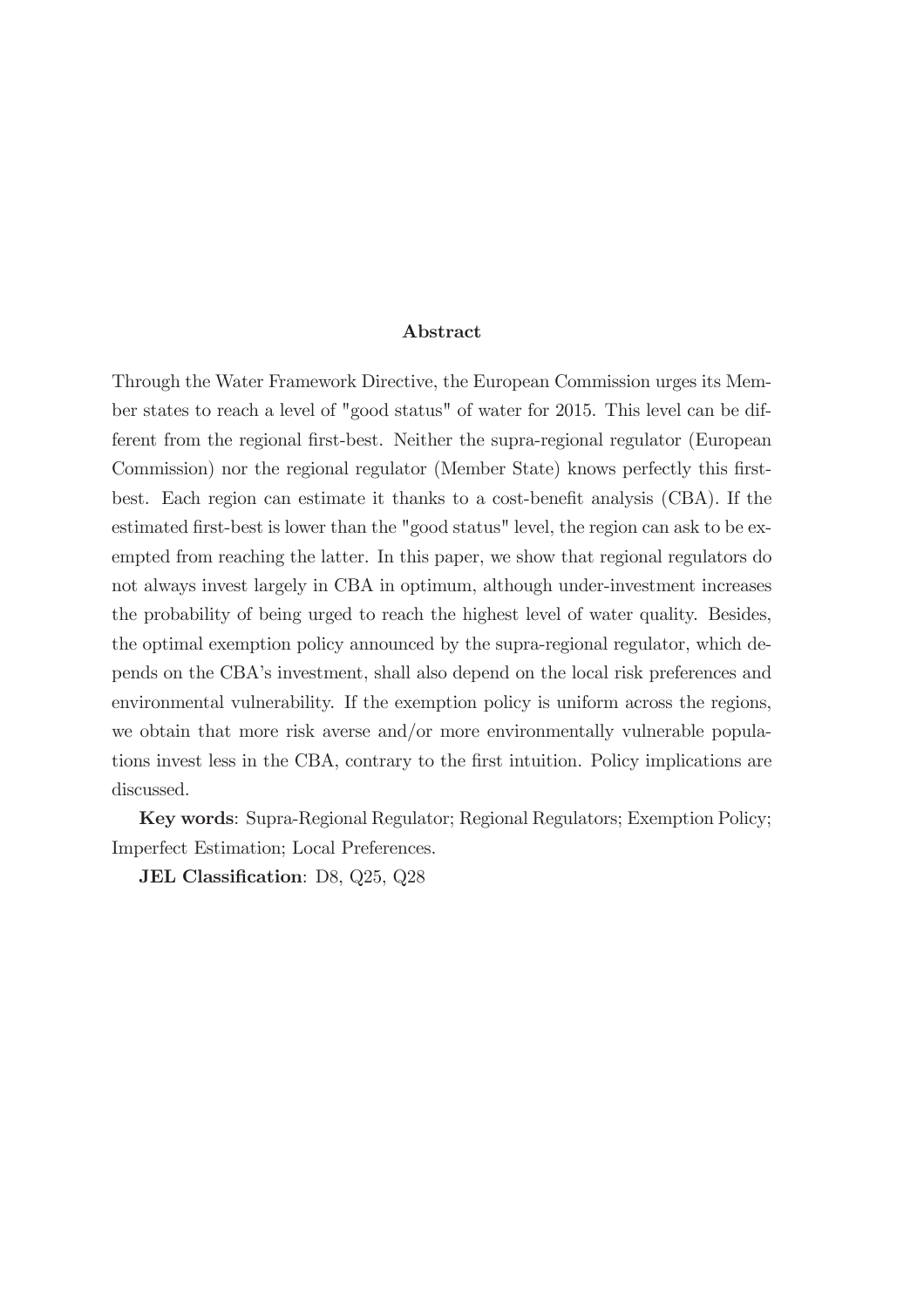## 1 Introduction

Despite a half century of environmental policies, Member States in Europe have failed to reach a level of water quality that enables them to obtain an acceptable balance between economic and ecological interests. The economic literature tries to explain this fact with different arguments. Coase (1960), Buchanan and Tullock (1962), and Stigler (1971) point out that the regulator either is under pressure because of lobbies or follows his private interest. Another argument usely enhanced deals with information seeking and the difficulty for a regulator to obtain accurate information, at a fair price, on cost and damage functions (for recent works on this subject, see for instance Bontems and Bourgeon (2005) and Krysiak and Schweitzer  $(2010)$ ).

In Europe, the failure of the States' policies in reaching a general "good" quality of water led the European Union to implement the Water Framework Directive (European Parliament and European Union Council, 2000). This Water Framework Directive (WFD in the course) represents a major change in the European environmental policy for it presents a unified and relevant legal frame for reducing water pollution in all European countries with respect to a common time schedule and to common criteria. This directive respects the subsidiary principle<sup>1</sup>: each State chooses the actions that it wants to conduct in order to meet the requirements of the European Directive. The Directive sets a binding ambient standard, the "good status" requirement, which is based on chemical and biological considerations (for surface water) and on quantitative considerations (for groundwater).

Following Kaika and Page (2003), environmental interests have had a significant weight during the debates on the directive and on the definition of the "good status". Hence the "good status" requirement imposed by the European Commission to its Members is a tightened constraint which is expected to trigger a new dynamic of water pollution. In the meantime, economic and technical considerations can justify

<sup>&</sup>lt;sup>1</sup>Article 5(2) and (3), TEU: "[...] In areas which do not fall within its exclusive competence, the Community shall take action, in accordance with the principle of subsidiarity, only if and in so far as the objectives of the proposed action cannot be sufficiently achieved by the Member States and can therefore, by reason of the scale or effects of the proposed action, be better achieved by the Community. [...]".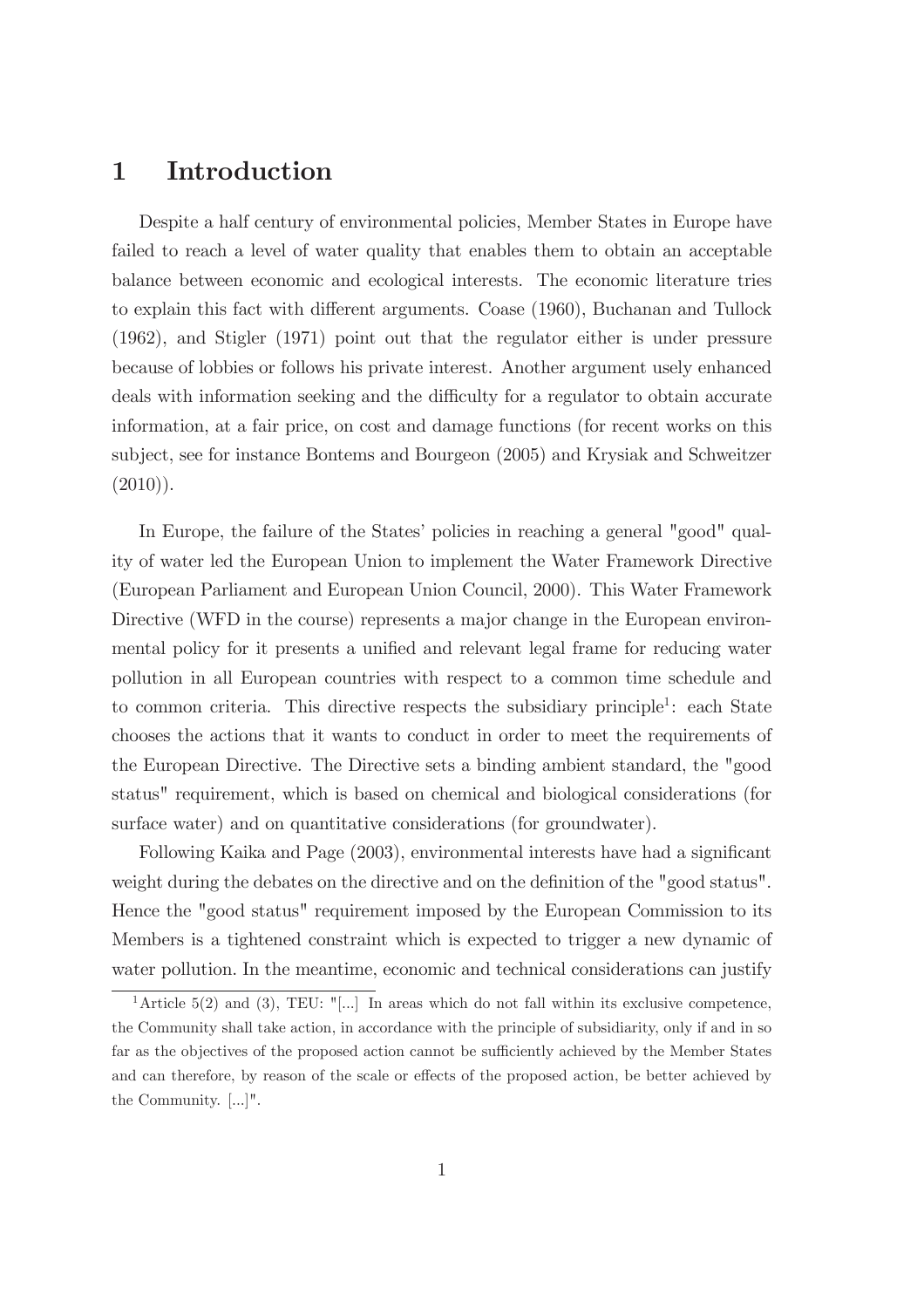a less binding norm for some water bodies or some specific types of pollution.<sup>2</sup> Hence the Directive allows Member States to ask for a less demanding environmental target.<sup>3</sup>, <sup>4</sup> The demand of exemption must be motivated by a cost-benefit analysis the purpose of which being to provide an estimation of the regional first-best level of water quality. If the estimated first-best is lower than the standard imposed by the supra-regional regulator, the latter can allow the regional regulator to implement the estimated first-best.

In this paper, we want to analyze the following normative issue: what design should the exemption policy present in order to induce optimal investment in the cost-benefit analysis by regional regulators, knowing that up to now they had few incentives to determine and reach the first-best levels of water quality? To answer this question, we propose a simple model based on the relationship between a supraregional regulator and a regional regulator.

In the theoretical literature, the relation between a supra-regional regulator and regional (local) regulators is analyzed in particular in Cavagnac (2003). He focuses on the adverse selection issue that prevails between both types of agents about some local characteristics. In a context of signalling, he shows that separate contracts, usually considered as optimal, are no longer the best way to deal with adverse selection in this setting. In particular, when pollution does not affect strongly the region, a menu of contracts that strongly discriminates among the different possible types may induce higher costs than the social benefit of the pollution reduction, because of the informational rent to be given to the region. In Hiriart and Martimort (2012) moral hazard is considered: the authors consider risk mitigation and the relation between the Congress and agencies in charge of regulating firms with risky activities. Their important result is that the Congress should combine regulatory policies imposed to the Örms through the intervention of the agencies with some discretionary actions conducted by these same agencies. Much more earlier Roberts

<sup>2</sup>Huntchison and Kennedy (2008) consider air pollution regulation in the United States (Clean Air Act). They show that it can be optimal for the federal State to let states applying less stringent actions against non-compliant firms located close to the downwind state border relative to firms located in the interior of the state.

<sup>3</sup>See articles 3, 4 and 5 of the WFD.

 $4$ See Grönlund and Määttä (2008) for a complete description of the different types of exemptions at stake within the European WFD.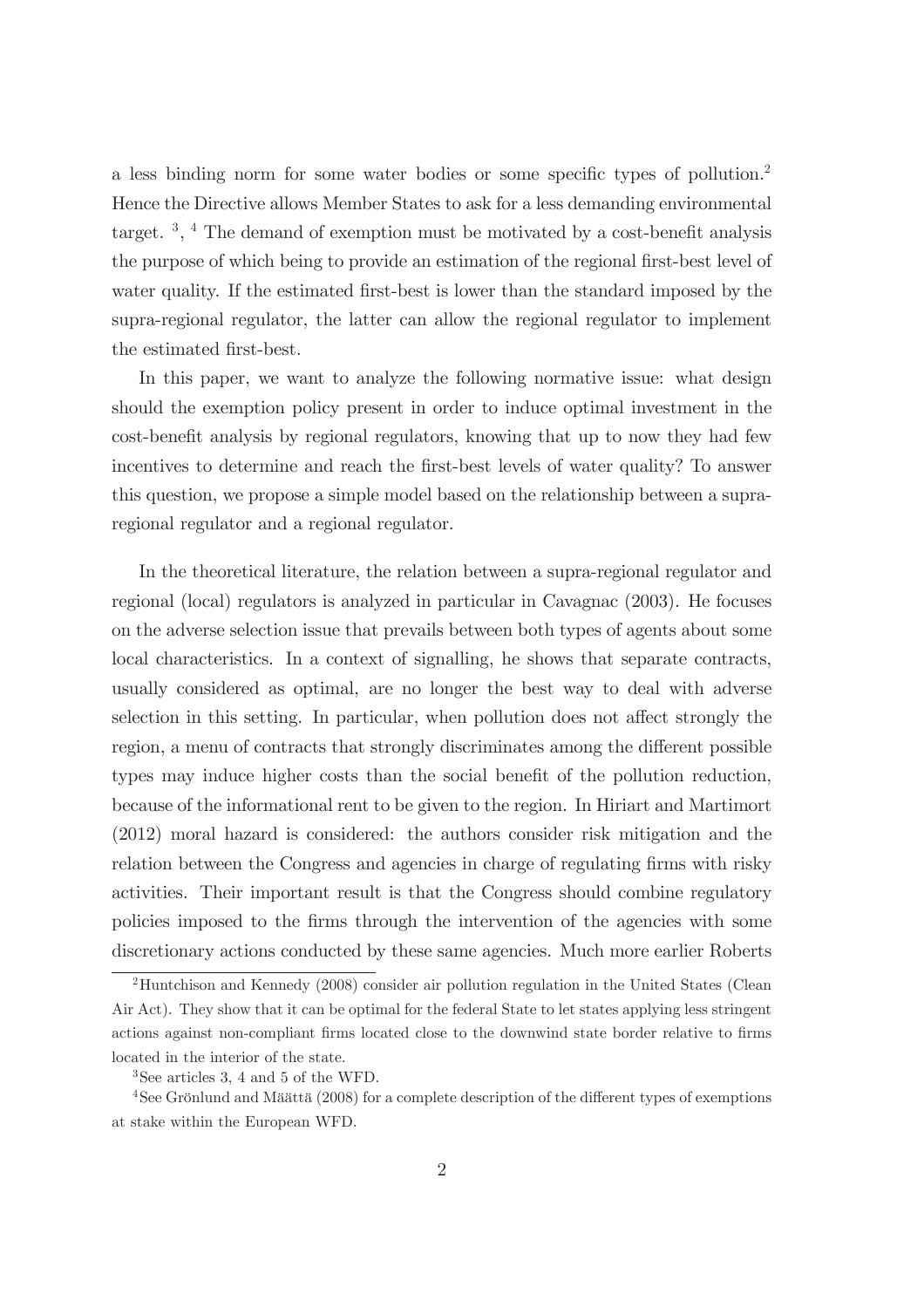and Spence (1976) already proposed a mix policy to reduce pollution due to the firm's activities. In their model, the regulator can misestimate the total abatement costs, such as in our model, and this can lead to inefficiencies on the market of pollution rights that is at stake.

These results highlight different relationships that may prevail between supraregional regulators and regional regulators when the latter have an informational advantage over the former. Nevertheless they do not discuss the other important issue, which deals with imperfect, but symmetrical, information. We do it in this paper.

By considering a supra-regional regulator who builds an exemption policy on the basis of the investment in the CBA made by the regional regulators, we show that regional regulators do not always have incentives to invest largely in CBA although under-investment increases the probability of being urged to reach the highest, and then the costliest, level of water quality.

Formally, the estimation of the regional first-best is characterized by a random variable which takes values in an interval centered on the effective (unknown) firstbest. Any positive investment in the CBA improves the distribution of this random variable in such a way that the higher the investment, the higher the probability that the difference between the true value of the first-best and its imperfect estimation be lower than a given value: the distribution of the risk of misestimation is improved in the sense of the second-order stochastic dominance. Risk-averse individuals from a given region dislike the randomness of the estimation and they are willing to pay for a decrease of it. Their preferences are represented by an increasing and concave utility function. The environmental (or health) loss suffered by this regional population, and induced by a level of water quality that would be lower than the level required by the supra-regional regulator, is defined by an increasing and convex loss function. We derive the characteristics of an optimal exemption policy.

First, in a perfect information setting, we show that a more risk averse and/or more environmentally vulnerable population wants to reach a higher first-best level of water quality. A direct consequence of these results obtained under perfect and complete information is that, under imperfect information about the effective regional first-best, different regional regulators invest differently in the cost-benefit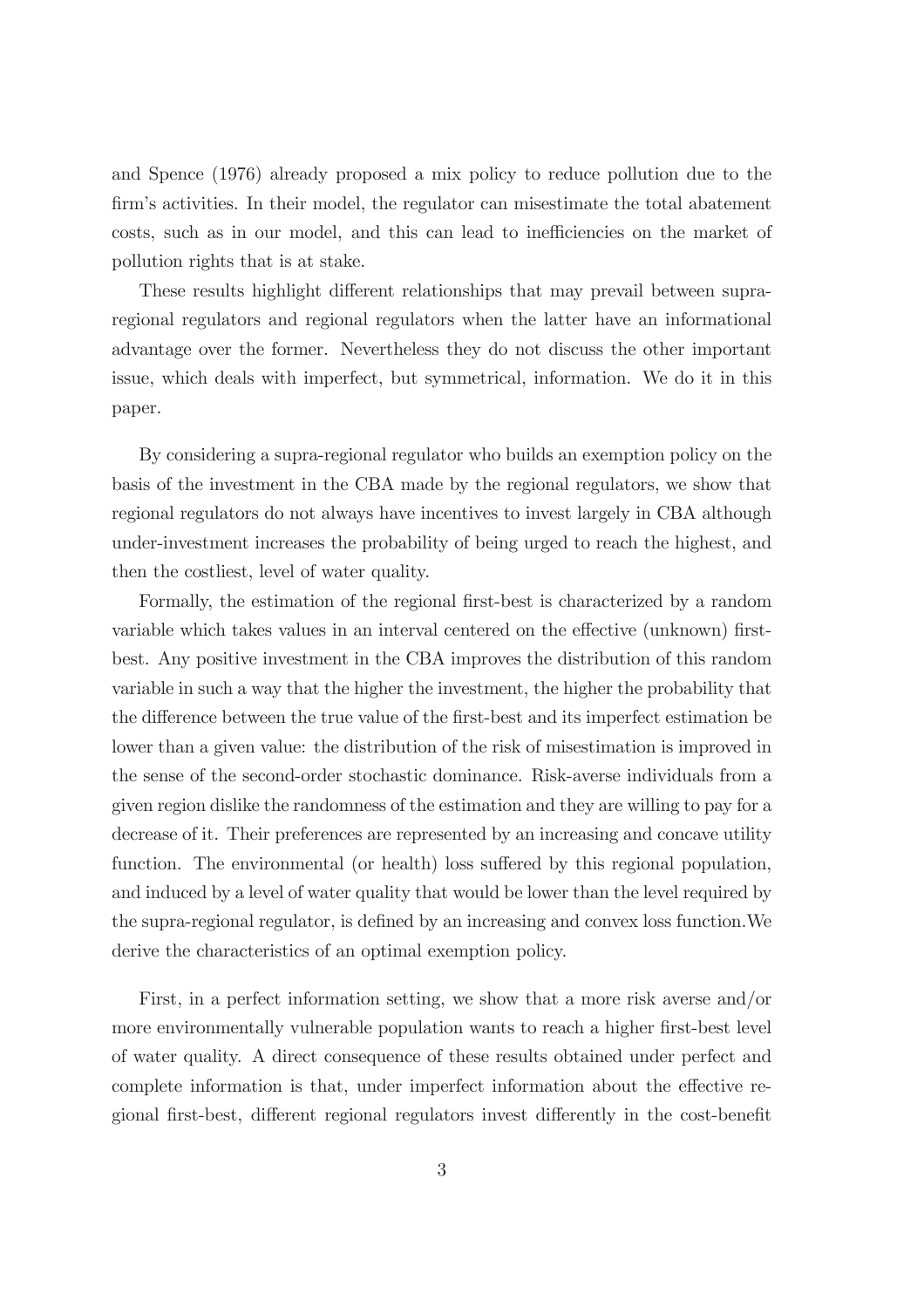analysis for given and identical water body and exemption policy decided by the supra-regional regulator. Surprisingly at first sight, the more the risk aversion of the population, the lower the level of investment in the CBA. The same is observed for environmental vulnerability: the more the population's vulnerability to environmental damage, the lower the level of investment in the CBA. Actually, populations highly risk-averse and/or environmentally vulnerable have also (not perfectly known) first-bests of water quality that are closer to the standard, making the CBA less valuable.

Hence local behaviors in terms of CBA choice for a given exemption policy are different from one population to another one and, in terms of efficiency, the exemption policies should take into account the local preferences. Nevertheless, such a sophisticated policy could be costly to be implemented. Thus, if the exemption policy is homogenous from one region to another one, the properties of such a policy shall be as follows: the probability of refusing to exempt the region from applying the water quality standard shall be decreasing and concave in the announced level of investment in the CBA if the objective of the supra-regional regulator is to push the regional regulator to invest the maximum possible amount in the CBA. This may be an optimum if the abatement cost function is not too convex compared to the increase in the Önancial investment. On the contrary, a decreasing and convex probability of refusal may lead to an alignment of the supra-regional optimum with the regional Örst-best. In that case, maximum investment in the CBA may not be the rule.

The paper is organized as follows. Section 2 presents the results relative to the regional Örst-best when its estimation is perfect and common knowledge. In Section 3, we consider the more realistic case that concerns imperfect estimation of the regional Örst-best. Our normative results are discussed with regard to policy implications in Section 4.

All proofs are given in the appendix.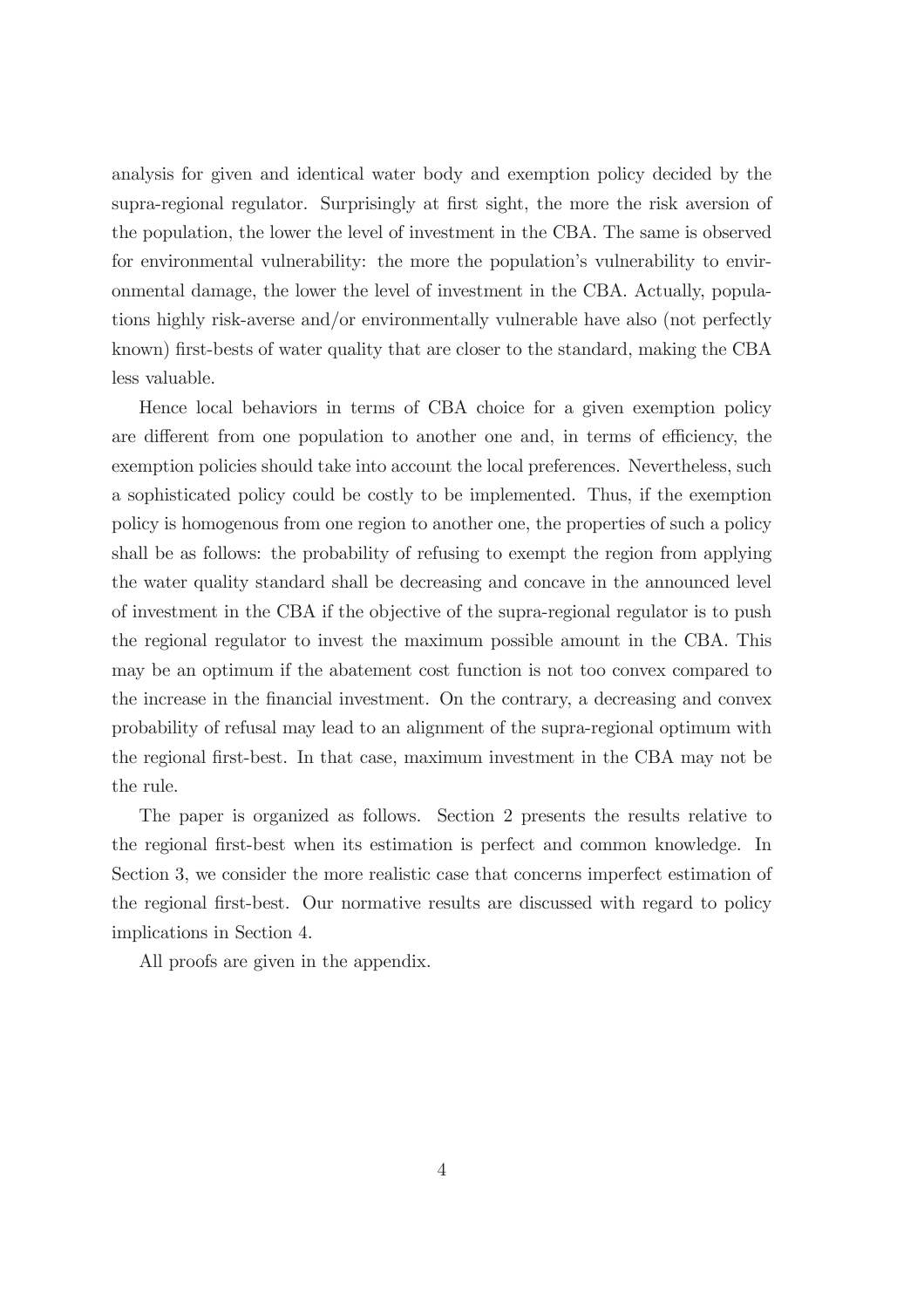## 2 First-best water quality when information is perfect

We consider a regional regulator i who must improve the quality  $Q<sup>i</sup>$  of a given water body in her (administrative) region. The first-best level of quality  $Q^{iR}$  for Region  $i$  is known neither by the regional regulator nor by the supra-regional regulator. Yet, it can be estimated thanks to a cost-benefit analysis, which technology is owned by the regional regulator and not by the supra-regional regulator<sup>5</sup>. For exogenous reasons, the supra-regional regulator imposes to all administrative regions to reach a level of water quality  $\overline{Q}$ . This level can be different from some regional first-bests. We are interested in regions for which the first-best level of water quality is lower than the imposed  $\overline{Q}$ , which we call the standard in the course of the paper. Thus we have  $Q^{iR} \in [0, \overline{Q}]$ . Whenever these regions conduct a cost-benefit analysis in order to demonstrate that their first-best level  $Q^{iR}$  is lower than  $\overline{Q}$ , then the supraregional accepts that  $Q^{iR}$  is implemented instead of  $\overline{Q}$ . The regional regulator must invest in the CBA a financial amount denoted  $\overline{I}$ , with  $0 < \overline{I} < +\infty$ , in order to obtain a perfect estimation of  $Q^{iR}$ .

The depollution technology is identical from one region to another one<sup>6</sup>: it is represented by a cost function  $C(Q)$ , with Q the level of water quality. It is strictly increasing and, for the sake of simplicity, linear.

The regional population suffers from an environmental (or health) loss  $L_i(Q^i)$ that we normalize at zero for  $Q^i = \overline{Q}$ . This loss function satisfies  $L'_i(Q^i) < 0$ ,  $L_i''(Q^i) > 0$ , and  $L_i(\overline{Q}) = 0$ . Besides, the preferences of the region i's population are represented by a social utility  $U_i(.)$ , increasing in wealth at a decreasing rate:

 $5$ The informations that the cost-benefit analysis must reveal are local, so that it is relevant for the supra-regional regulator to ask the regional regulator to implement the CBA in her region. Also recall that, even though he would have the technology, it is more efficient that the CBA be done by the region regarding to the subsidiarity principle.

It is assumed that the regional regulator is honnest and will conduct the CBA the best she can, knowing the financial investment  $I$ . No moral hazard issue is considered in this paper.

<sup>6</sup>This assumption seems to be unrealistic when considering the European union for instance. Indeed it encompasses 28 countries with different economic and ecological situations. Nevertheless, one expects that the European union has the objective to provide acces of all of its members to the most developped technologies.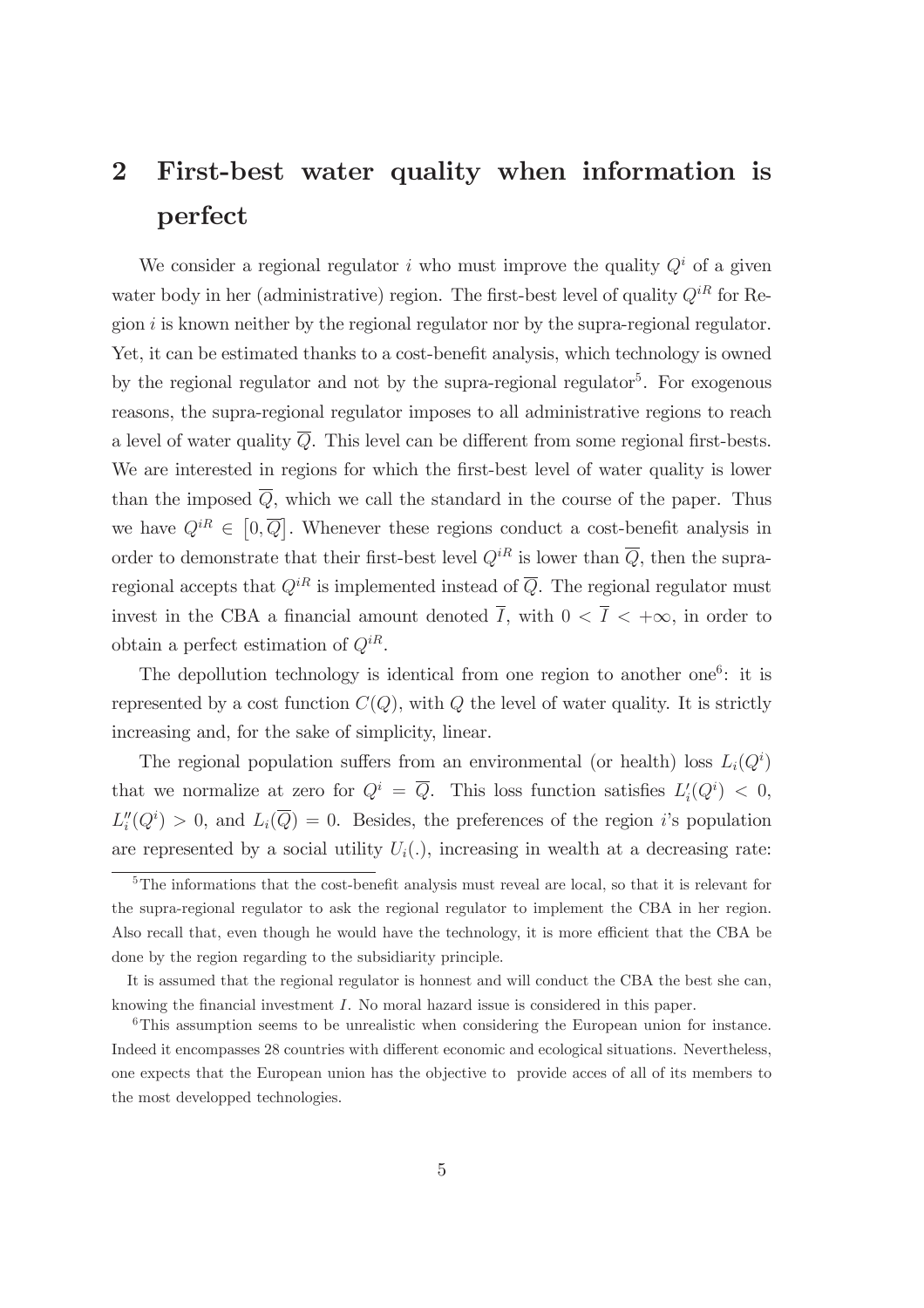$U_i'(\.) > 0$  and  $U_i''(\.) \leq 0$ . And finally, her initial and certain wealth is denoted w. Region *i*'s utility of depollution is  $U_i(w - L_i(Q^i))$ .

Region is first-best level  $Q^{iR}$  is such that it maximizes the regional welfare denoted  $W<sup>i</sup>$ . It is equal to the population's utility of depollution minus the regional costs of depollution and the investment in the cost-benefit analysis. Formally:

$$
\max_{Q^i} W^i = U_i(w - L_i(Q^i)) - C(Q^i) - \overline{I}
$$
\n(1)

With  $L_i(.)$  convex,  $C(.)$  linear, and  $U_i(.)$  concave by assumption, the second order conditions are satisfied. The first-best level  $Q^{iR}$  for Region i satisfies the following first-order condition:

$$
-L'_{i}(Q^{iR}).U'_{i}(w - L_{i}(Q^{iR})) = C'(Q^{iR})
$$
\n(2)

The left-hand-side term of  $(2)$  is the marginal benefit of an increase in the water quality, while the right-hand-side term is the marginal cost. Despite the fact that each region  $i$  has access to the same depollution technology, their first-best level of water quality for a given water body differs from one to the other one because of their different characteristics. Precisely, both the valuation of their marginal utility of depollution captured by the curvature of  $U_i(.)$  and their vulnerability to ecological damages captured by the curvature of  $L_i(.)$  enter in (2).

In the course of the paper, a population is said to be more environmentally vulnerable than another population if the damage function of the former is a convex transformation of the damage function of the latter. This higher convexity can illustrate either subjective characteristics such as a higher environmental sensitivity, or more objective ones such as a higher health vulnerability.

**Proposition 1** Let us assume that regions are able to perfectly estimate their firstbest level of water quality.

i) Consider two regions 1 and 2 having the same loss function  $L(.)$ , but with a higher marginal utility of depollution for Region 1 than for Region 2. Also assume that their marginal utility are equal when there is no environmental pollution:  $U_1'(w) = U_2'(w)$ . Then at optimum  $Q^{1R} > Q^{2R}$ .

ii) Consider two regions 3 and 4. They have the same preferences  $U(.)$  but Region 4 is more environmentally vulnerable than Region 3. Also assume that their marginal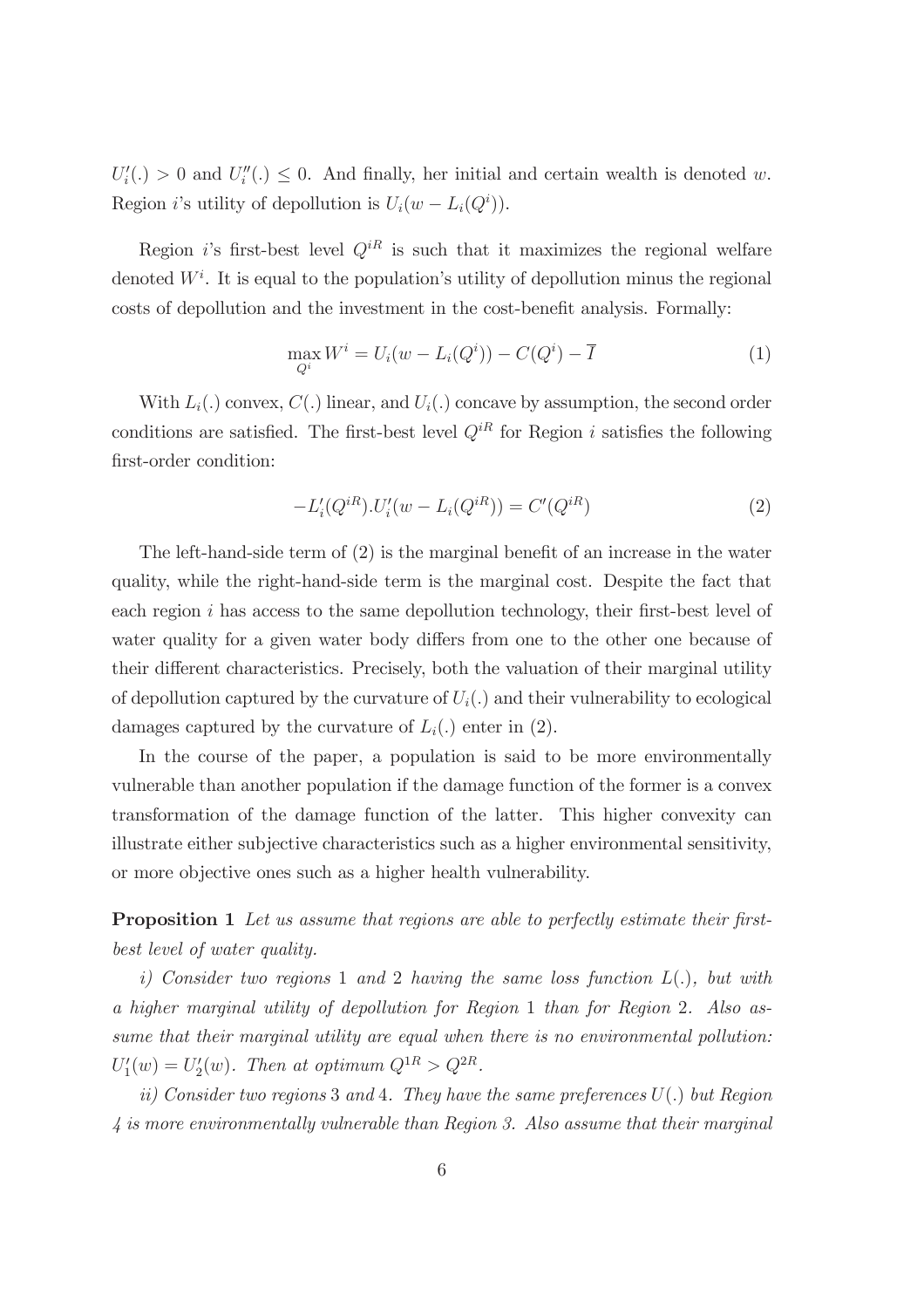loss are equal when there is no environmental pollution:  $\lim_{Q \uparrow \overline{Q}}$  $L'_3(Q) = \lim_{Q \uparrow \overline{Q}}$  $L'_4(Q)$ . Then at optimum  $Q^{4R} > Q^{3R}$ .

An important consequence of this proposition is that regions will want to reach different levels of quality for some identical water bodies, while the supra-regional regulator imposes a unique level  $\overline{Q}$  for a given water body to all regions. Actually, imposing a unique  $\overline{Q}$  to all regions is not costly for Society if the estimation of the regional first-bests can be perfect. Indeed, anouncing  $\overline{Q}$  is a non costly threat that induces regions to conduct the costly cost-benefit analysis in order to prove that their first-best is lower than  $\overline{Q}$ . Knowing that the estimation is perfect, the supraregional regulator has no incentives to refuse the first-best level  $Q^{iR}$  to Region i. And the regions who know that their first-best is lower than the threat  $\overline{Q}$  have no incentives to give up the cost-benefit analysis.

The story is significantly different when the estimation cannot be perfect, which is the case in many situations in practice. In the next section, we consider imperfect estimation. The supra-regional regulator still decides either to accept or to refuse to exempt a given region from reaching the level  $\overline{Q}$ . But now, his decision will be based on the amount of investment made by Region  $i$  in the cost-benefit analysis: Now, the investment I becomes a strategic variable for Region i.

# 3 Optimal Strategies when information is imperfect

Assume now that the first-best level of water quality of a given region cannot be perfectly known neither by the supra-regional regulator nor by the regional regulator herself. As in the previous section, the regional regulator is the sole owner of the technology that permits her to conduct the cost-benefit analysis. Nevertheless, the estimation is no longer perfect. Formally, there exists a risk of misestimation such that the estimator is a random variable defined by  $\widehat{Q}^{iR} = Q^{iR} + \widetilde{\epsilon}$ , with  $\widetilde{\epsilon}$  taking realizations in  $[-\overline{\varepsilon}; +\overline{\varepsilon}]$ ,  $\overline{\varepsilon} > 0$ , and having a zero mean. Although the regional regulator does not know the first-best  $Q^{iR}$ , she knows the interval  $[Q^{iR} - \overline{\varepsilon}; Q^{iR} + \overline{\varepsilon}]$ which it belongs to. Still here, we assume that only regions with estimated first-bests lower than the imposed level  $\overline{Q}$  ask for an exemption. Thus we assume  $\widehat{Q}^{iR} \leq \overline{Q}$ .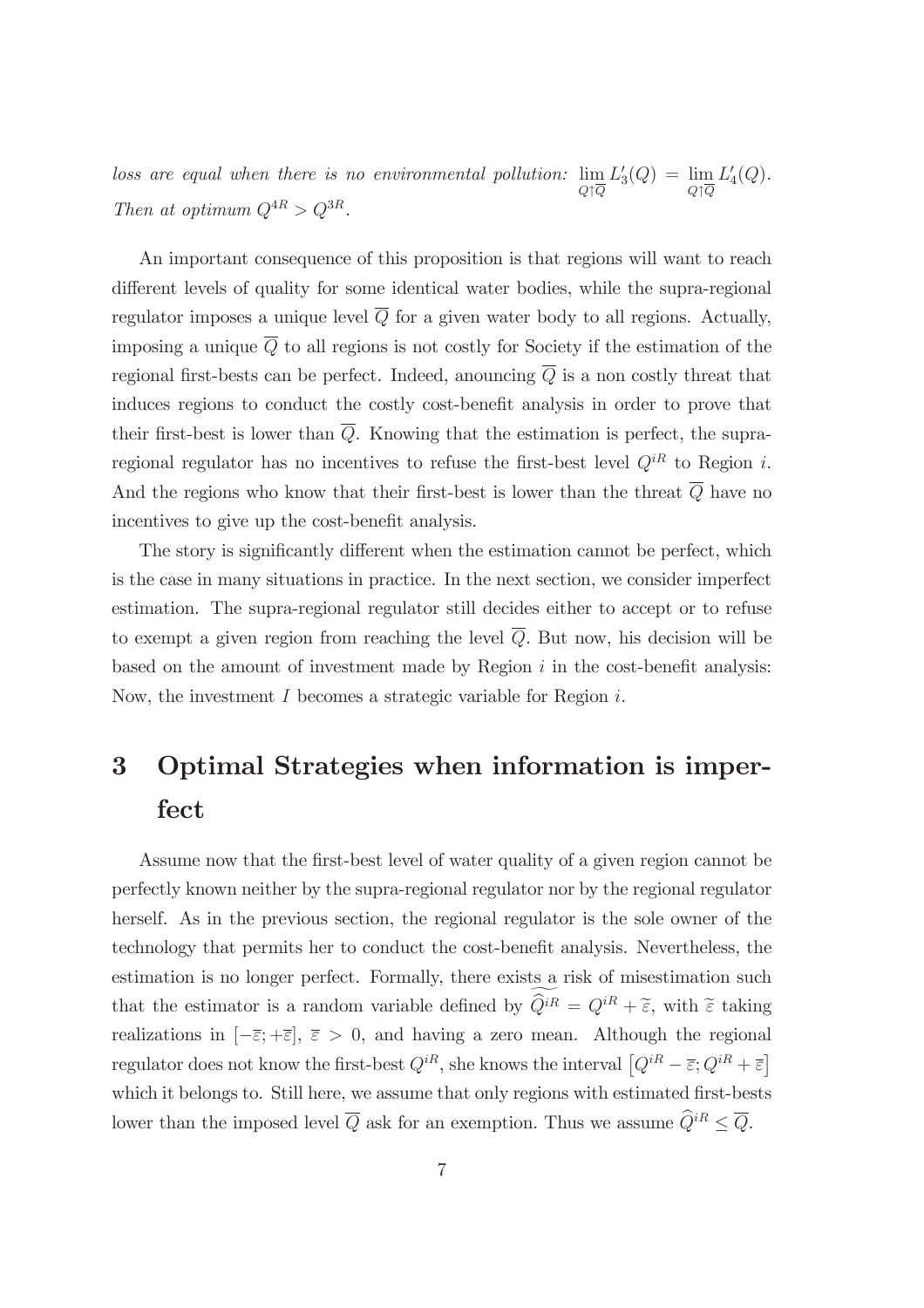On the basis of the estimation  $\widehat{Q}^{iR}$ , the regional regulator asks the supra-regional regulator to be exempted from implementing  $\overline{Q}$ . If the supra-regional regulator accepts the exemption, then the regional regulator is allowed to implement  $\widehat{Q}^{iR}$ instead of  $\overline{Q}$ . If the exemption is refused, then she must implement  $\overline{Q}$ .

The level of ressources invested in the CBA is now denoted I and it varies within the interval  $[0,\overline{I}]$ . In this section, we assume that the estimator  $\widehat{Q}^{iR}$  of  $Q^{iR}$  is imperfect whatever the level I of investment in  $[0, \overline{I}]$ . Both the regional regulator and the supra-regional regulator know the distribution of the misestimation error  $\tilde{\epsilon}$ . This distribution depends on the level of investment put into the CBA: the more the investment in the CBA, the more the accuracy of the estimation. Formally, and with  $\varepsilon$  a realization of  $\tilde{\varepsilon}$ , the (cumulative) distribution is  $F(\varepsilon | I)$ . It satisfies<sup>7</sup>  $F_I(\varepsilon | I) \leq 0$  for any  $\varepsilon \in [-\overline{\varepsilon}; 0], F_I(\varepsilon | I) \geq 0$  for any  $\varepsilon \in [0; +\overline{\varepsilon}]$ , and  $F_I(-\overline{\varepsilon} \mid I) = F_I(+\overline{\varepsilon} \mid I) = 0.$  These assumptions illustrate the fact that an increase in the investment I improves the distribution of the misestimation in the sense of the second order stochastic dominance: the higher the investment  $I$ , the higher the likelyhood to observe an error  $\varepsilon$  smaller than a given (absolute) value.

Figure 1.a. shows an example of such a distribution's improvement thanks to an increase in the CBA investment  $I$ ; it displays the graph of two different density functions of the estimation error. The horizontal curve is a uniform density function: each possible error has the same frequence of occurence. It can correspond to the distribution of the error when no cost-benefit analysis is made: for  $I = 0$ ,  $\varepsilon$  is likely to take any value with the same density in the interval  $[-\overline{\varepsilon}; +\overline{\varepsilon}]$ . For a strictly positive investment I, the density of  $\varepsilon$  is tightened around zero and small errors are likely to be more frequent than high ones when compared to the case with a uniform distribution. Figure 1.b. presents the associated cumulative distributions.

\_ \_ \_ \_ \_ \_ \_ \_ \_ \_ \_ \_ \_ \_ \_ \_ \_ \_ \_ \_ \_ \_ \_ \_ \_ \_ \_ Figures 1.a. and 1.b. about here

\_ \_ \_ \_ \_ \_ \_ \_ \_ \_ \_ \_ \_ \_ \_ \_ \_ \_ \_ \_ \_ \_ \_ \_ \_ \_ \_

Recall that the supra-regional regulator can either accept the exemption - and the regional regulator implements  $\widehat{Q}^{iR}$  -, or refuse it - imposing  $\overline{Q}$  to the regional regulator. The supra-regional regulator observes  $I$  without cost and he makes depend

<sup>7</sup>Subscripts denote partial derivatives.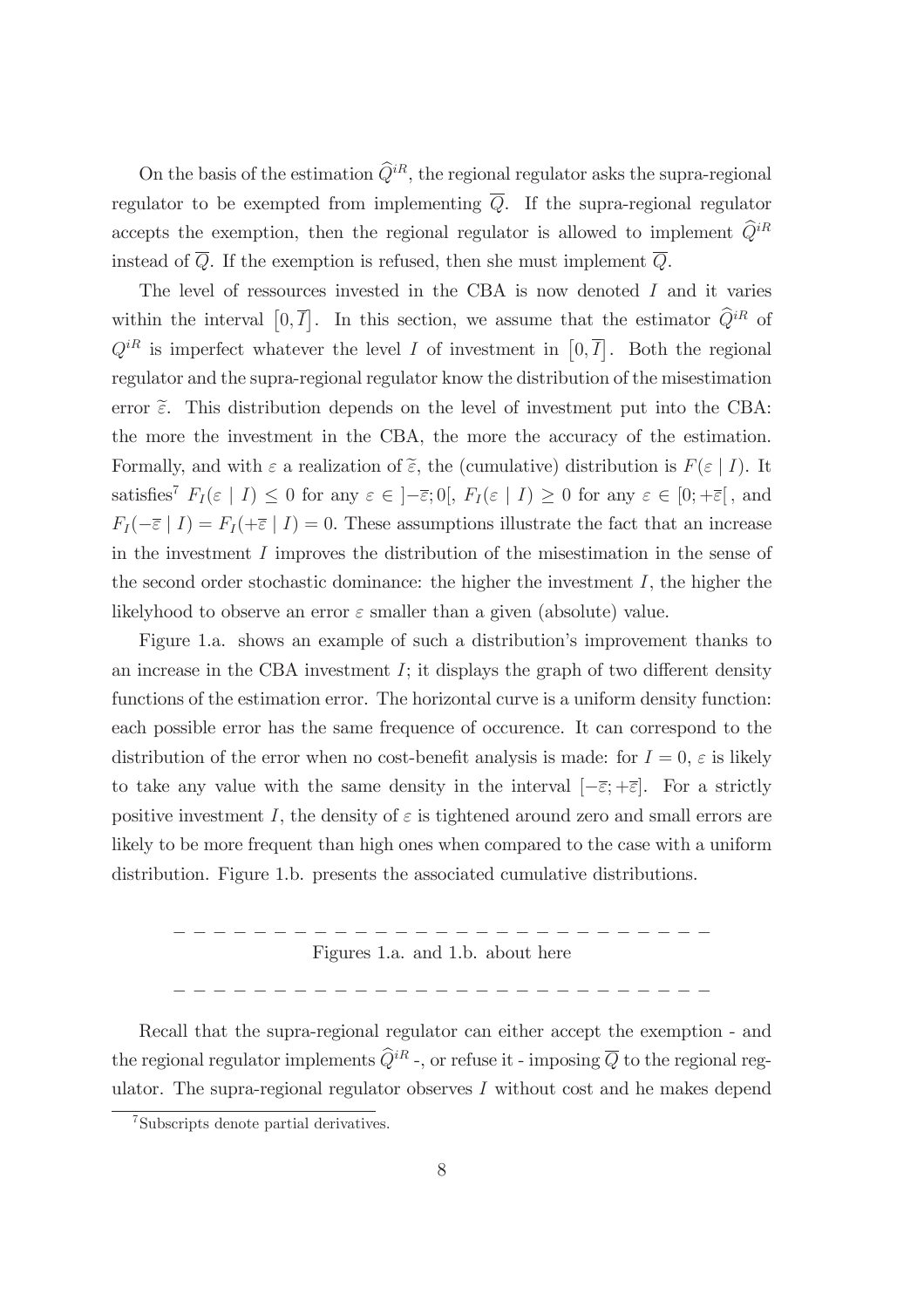his exemption policy on this investment. At the beginning of the game, the regional regulator knows that the exemption will be refused by the supra-regional regulator with a probability p strictly lower than 1 and depending on  $I: 0 < p(I) < 1$ <sup>8</sup>

Both the depollution technology and the loss function have the same characteristics as in the perfect information model above: they are represented respectively by  $C(Q)$  and  $L<sub>i</sub>(Q)$ . Nevertheless, now the argument of these functions is no longer the true value of the first-best  $Q^{iR}$  for a given region i, but an imperfect estimation  $\widehat{Q}^{iR}$  of it.

The timing of the decisions is illustrated on Figure 2. R is the regional regulator and SR is the supra-regional regulator. The level  $I^{iR}$  is the optimal investment in the CBA decided by the regional regulator i.



Let us write the objective functions and the first order conditions for each party. Contrary to what happened in the preceeding section, the regional regulator does no longer look for the first-best level of water quality that maximizes the region's welfare. Now, she must announce a level of investment in the CBA to the supraregional regulator, and this investment becomes a strategic variable for her. She must choose a level of investment that permits her to make an optimal trade-of between lower expenses for the CBA but a higher chance (or threat) to have to implement the undifferentiated level  $\overline{Q}$  of water quality. Formally, the regional regulator is conducting a cost minimization: she must choose the financial level  $I$ to be invested in the cost-benefit analysis, which is solution to

$$
\min_{I} \mathcal{C}(I) = I + (1 - p(I)). \int_{-\overline{\varepsilon}}^{+\overline{\varepsilon}} C(\widehat{Q}^{iR}) dF(\varepsilon | I) + p(I). C(\overline{Q}), \tag{3}
$$

<sup>8</sup>This assumption is in line with some current practices. Concerning water quality in Europe, the European commission is using questionnaires in order to assess the methods used for, and the means invested in the cost-benefit analysis by each region (or country). See "The third implementation report  $-$  assessment of the River Basin Management Plans  $(2012)$ ",

http://ec.europa.eu/environment/water/water-framework/implrep2007/index\_en.htm#third In our model, those methods and means are captured by the variable  $I$ .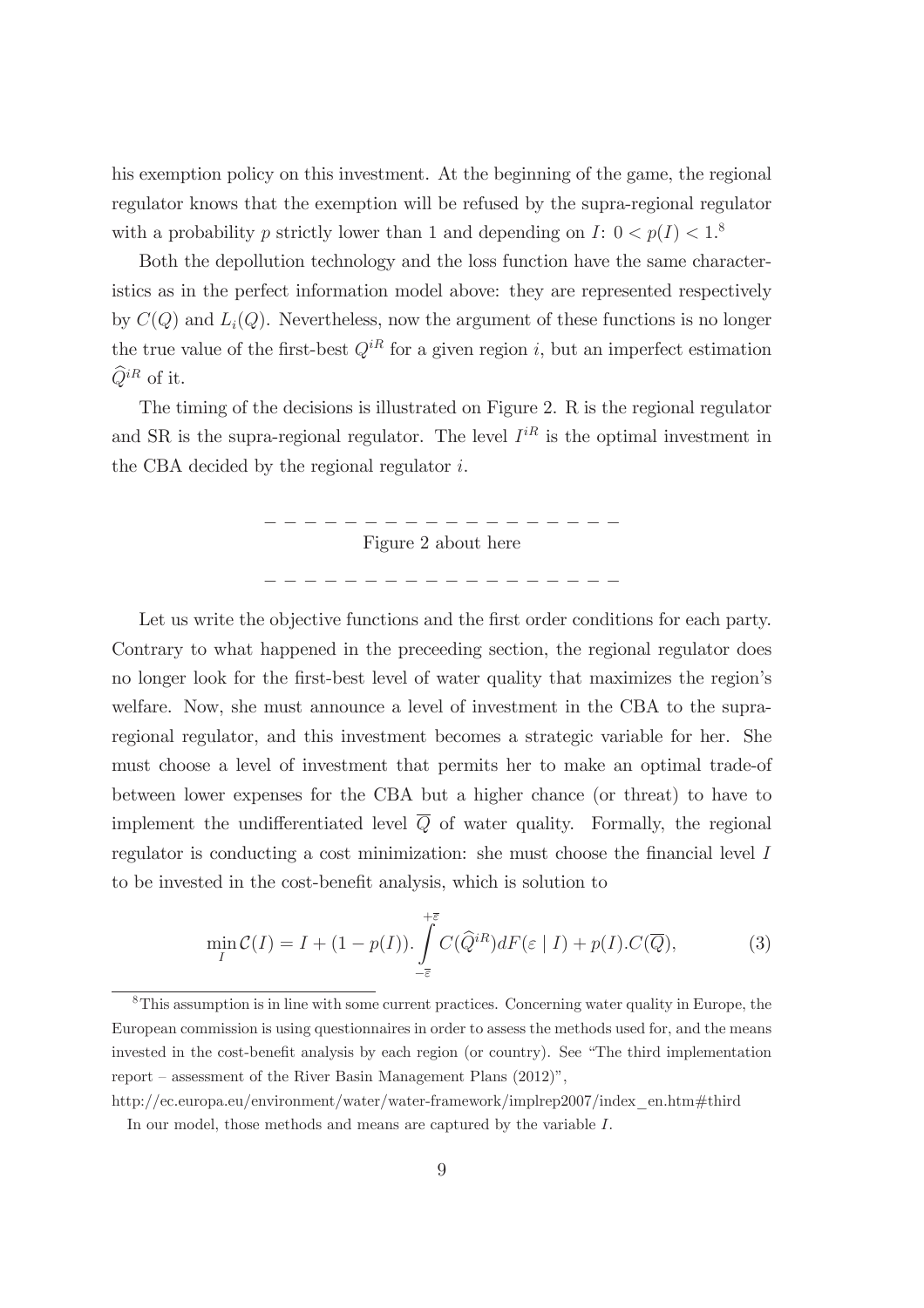This is different from looking for the first-best regional level, that is the one that maximizes the regional welfare. Yet recall that the estimator  $\widehat{Q}^{iR}$  takes values in  $[Q^{iR} - \overline{\varepsilon}; Q^{iR} + \overline{\varepsilon}]$ . Although  $Q^{iR}$  is unknown from both the regional and the supra-regional regulator, the interval  $[Q^{iR} - \overline{\varepsilon}; Q^{iR} + \overline{\varepsilon}]$  is known: a given region knows the mean quality of the water body at stake. And from Proposition 1, we know that populations with different preferences have different first bests  $Q^{iR}$  and, thus, different intervals  $[Q^{iR} - \overline{\varepsilon}; Q^{iR} + \overline{\varepsilon}]$  for their estimator. Finally, the regional regulator has an idea about an approximate value of the first best, and she must choose how much to invest in the cost-benefit analysis in order to obtain (or not) a more precise estimation.

The solution  $I^{iR}$  to Program (3) satisfies the following first order condition for an interior solution:

$$
1 = p'(I^{iR}). \left[ \overline{C}(\widetilde{Q}^{iR}) - C(\overline{Q}) \right]
$$
 (4)

with

$$
\overline{C}(\widetilde{Q}^{iR}) = \int\limits_{-\overline{\varepsilon}}^{+\overline{\varepsilon}} C(\widehat{Q}^{iR}) dF(\varepsilon | I)
$$
\n(5)

the expected (or estimated) depollution costs. The detailed computation is given in the appendix.

The left-hand-side term in (4) is the marginal cost of investing in the CBA. The right-hand-side term is the expected marginal benefit of the investment. It represents the expected marginal costs that are saved thanks to the exemption. The function  $p'$ .) concerns the supra-regional regulator's policy and its design is imposed to the regional regulator. It is common knowledge.

Proposition 2 Assume that the regional regulator decides to ask for an exemption.

i) A necessary condition for observing a strictly positive investment in the CBA from the regional regulator is that the exemption policy implemented by the supraregional regulator satisfies  $p'(I) < 0$ .

ii) A sufficient condition for an interior solution  $I^{iR} < \overline{I}$  is  $p''(I) > 0$ .

*iii*) If  $p''(I) < 0$ , then either  $I^{iR} = 0$  or  $I^{iR} = \overline{I}$ .

Point i) of Proposition 2 implies that investing in the CBA must be rewarded by the supra-regional regulator in order to observe a strictly positive investment. This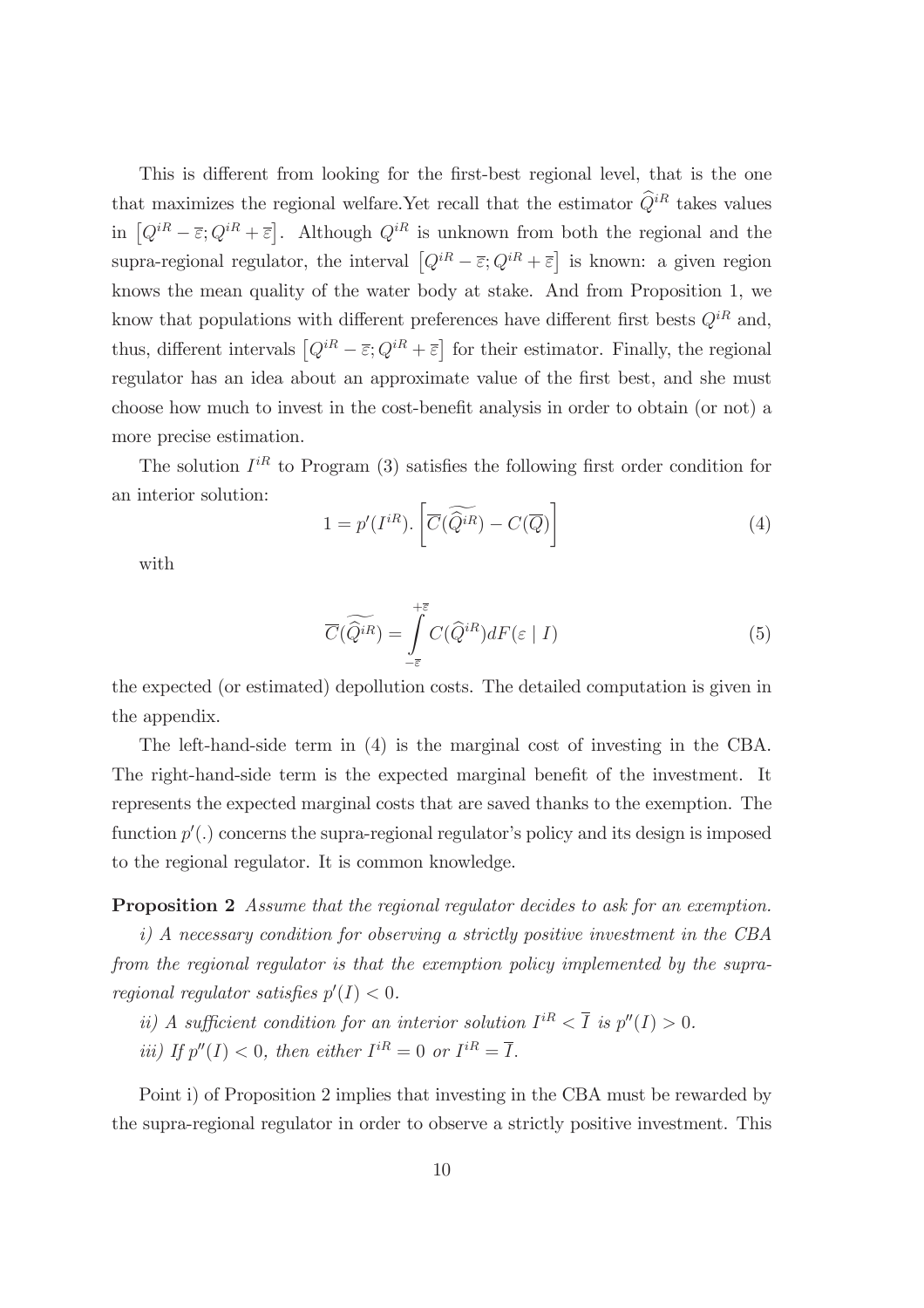seems rather natural since, by assumption, the higher the investment, the higher the accuracy of the estimation of the first-best level of quality. From Point ii), the regional regulator makes a trade-off between a higher investment in the cost-benefit analysis and a higher probability of having to implement the ex ante imposed level of quality  $\overline{Q}$ . Point iii) suggests that a specific exemption policy is required to induce the highest possible investment in the CBA by the regional regulator.

Now let us focus on the supra-regional regulator's program. He must implement an exemption policy that encourages the regional regulator to choose a level of investment in the CBA that maximizes the social welfare of Region i knowing that perfect estimation of the regional first-best is not possible. Formally, he must, first, determine the level of investment, called  $I^{iSR}$ , that is optimal for Region i. Second, he must implement the exemption policy  $(1-p(.)$  that leads the regional regulator to choose  $I^{iR} = I^{iSR}$ . Recall that, although there is no asymmetrical information, the supra-regional regulator does not own the technology for the cost-benefit analysis. Thus even though he is able to evaluate the optimal level of investment to be put in the CBA by the regional regulator, the latter is the only one who can conduct it.

The supra-regional regulator chooses the exemption policy  $(1 - p(.)$  for a given region i that maximizes the expected regional welfare  $W^{iS}$ . His program is

$$
\max_{I,p(I)} W^{iS} = (1 - p(I)) \int_{-\overline{\varepsilon}}^{+\overline{\varepsilon}} U_i \left( w - L_i(\widehat{Q}^{iR}) \right) dF(\varepsilon | I) + p(I)U_i(w) - C(I)
$$
  
s.t.  $I \arg \min_{I \in \mathcal{C}} C(I),$  (6)

By implementing an exemption policy, the supra-regional regulator recognizes implicitely that the standard  $\overline{Q}$  may be too harsch for some regions regarding costs and benefits. Hence the interests of both the supra-regional regulator and the regional regulator may merge. Investing more in the cost-benefit analysis reduces the probability of a large error of estimation of the regional optimum, but the cost of such an investment is borne by these same citizens. As a direct consequence, encouraging the regional regulator to invest the maximum possible amount  $\overline{I}$  in the CBA may not be the right objective of the supra-regional regulator. Finally, there exist conditions under which  $I^{iSR} = I^{iR}$  at optimum.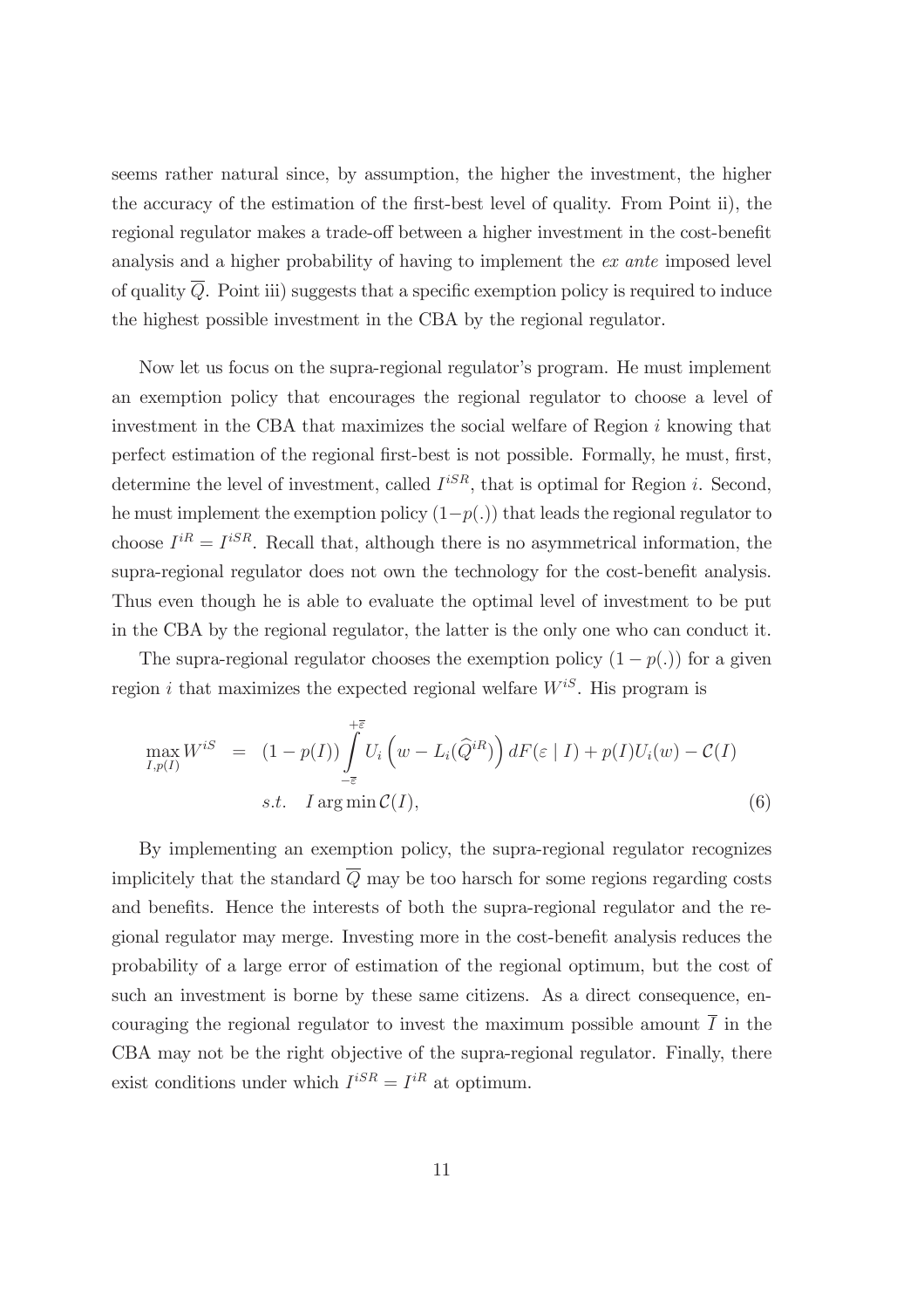Proposition 3 Assume that the second order conditions of both optimization programs are satisfied.

i) It is necessary that the exemption policy satisfies  $p'(I) < 0$  and  $p''(I) > 0$  in order to have  $I^{iSR} = I^{iR} \leq \overline{I}$ .

ii) The optimal exemption policy satisfies

$$
p'(I^i) = -\frac{(1 - p(I^i))}{\left[U_i(w) - \overline{U_i}(\widehat{Q}^{iR})\right]} \cdot \frac{\partial \overline{U_i}(\widehat{Q}^{iR})}{\partial I} < 0,
$$

with  $\frac{\partial \overline{U_i}(\widehat{Q}^{iR})}{\partial I}$  =  $+\bar{\varepsilon}$  $-\overline{\varepsilon}$  $U_i'$  $\left(w - L_i(\widehat{Q}^{iR})\right)$ . $L'_i(\widehat{Q}^{iR})$ . $F_I(\varepsilon | I)$ d $\varepsilon$ .

If depollution costs are important compared to the decrease in the depollution utility caused by the exemption, the supra-regional regulator chooses to implement a convex exemption policy  $(p''(I) > 0)$ . By doing so, he makes a trade-off between less risk of misestimation and less investment in the CBA. Hence the optimal level of investment may be lower than the maximum one. Besides,  $U_i'(.)$  and  $L_i'(.)$  appear in the design of  $p'(I)$ : the optimal exemption policy depends on the risk attitude and on the environmental vulnerability of the local population. This suggests that the exemption policy should be differentiated from one region to another one.

Nevertheless, because it is costly for a supra-regional regulator to implement taylored-made policies, one can expect to observe unified policies in practice. In such a context, the investment in the CBA will be different for two regions having to manage identical water bodies with identical current water quality. Recall that the effective first-best value  $Q^{iR}$  for a region i depends on her local preferences and, as a direct consequence, its estimated value depends on them too.

Proposition 4 Consider two populations that differ either by their risk attitude or by their environmental vulnerability. None of them have access to a technology that yields a perfect estimation of the first-best level of water quality.

The higher the risk-aversion of the population, the lower the level of optimal investment in the CBA.

The higher the environmental vulnerability of the population, the lower the level of optimal investment in the CBA.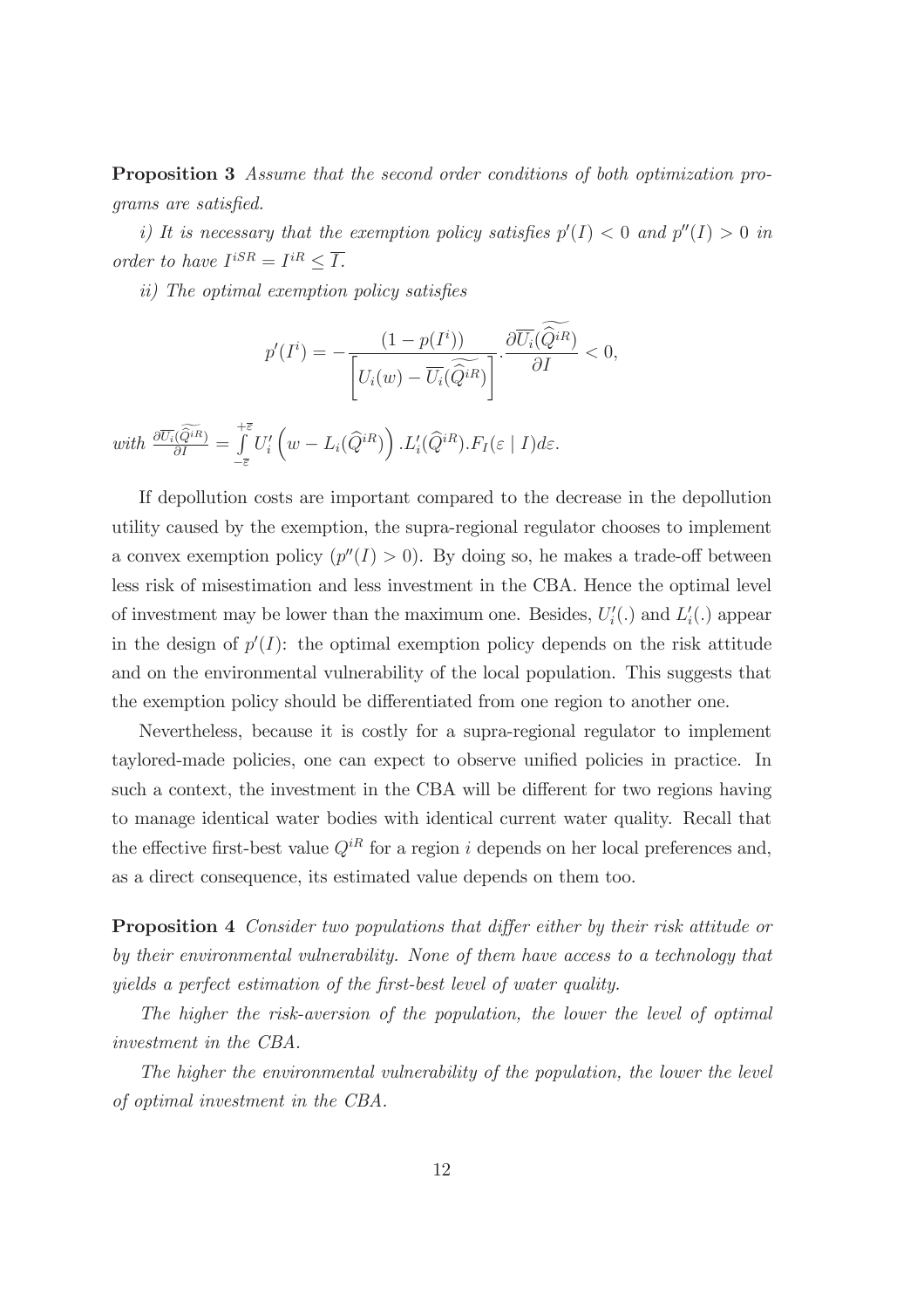Those results seem counterintuitive: one expects that risk averse and/or environmentally vulnerable populations are willing to pay for an accurate cost-beneÖt analysis. Actually, we must discuss these results by recalling those that were obtained in Section 2 with perfect information. Point i) of Proposition 1 states that the higher the marginal utility of depollution of a population, the higher her first-best level of water quality. Hence in the case of imperfect estimation, the estimator  $\widehat{Q}^{iR}$ takes values in  $[Q^{iR} - \overline{\varepsilon}; Q^{iR} + \overline{\varepsilon}]$  that are closer to  $\overline{Q}$  compared to the estimator of a population less risk averse. In such a context, being exempted from applying Q does not induce a high decrease in the depollution utility.

This explanation also holds when considering Point ii) of Proposition 1 and the second result given by Proposition 4.

### 4 Discussion

Because Member States are failing, since several years, to reach a "good" level of quality of their water bodies, the European Commission decided to set a binding ambient standard for water quality through the Water Framework Directive  $(WFD)$ .<sup>9</sup> Nevertheless each Member State can ask to be exempted from achieving the imposed standard. To do so, they must invest in a cost-benefit analysis which permits them to estimate their own regional Örst-best. If, for economic reasons for instance, this first-best is lower than the standard, then the Commission can (but is not obliged to) accept that the region reaches her estimated regional first-best instead of the standard. The higher the investment in the CBA, the more accurate the estimation of the regional Örst-best level and the higher the chance to be exempted from applying the imposed standard.

In this paper, there is no asymmetric information: imperfect information on the true Örst-best hold for both parties (except in Section 2 where information was perfect for both parties). Our normative analysis focused on the design of an optimal exemption policy. The supra-regional regulator (the European commission)

 $9$ This "good status" requirement represents the second best class of quality out of five predetermined classes: "high status", "good status", "moderate status", "poor status" and "bad status". Quality classes are based on chemical and biological considerations (for surface water) and on other quantitative considerations (for groundwater). In particular, the "high status" characterizes water which was never exposed to any anthropogenic disturbance.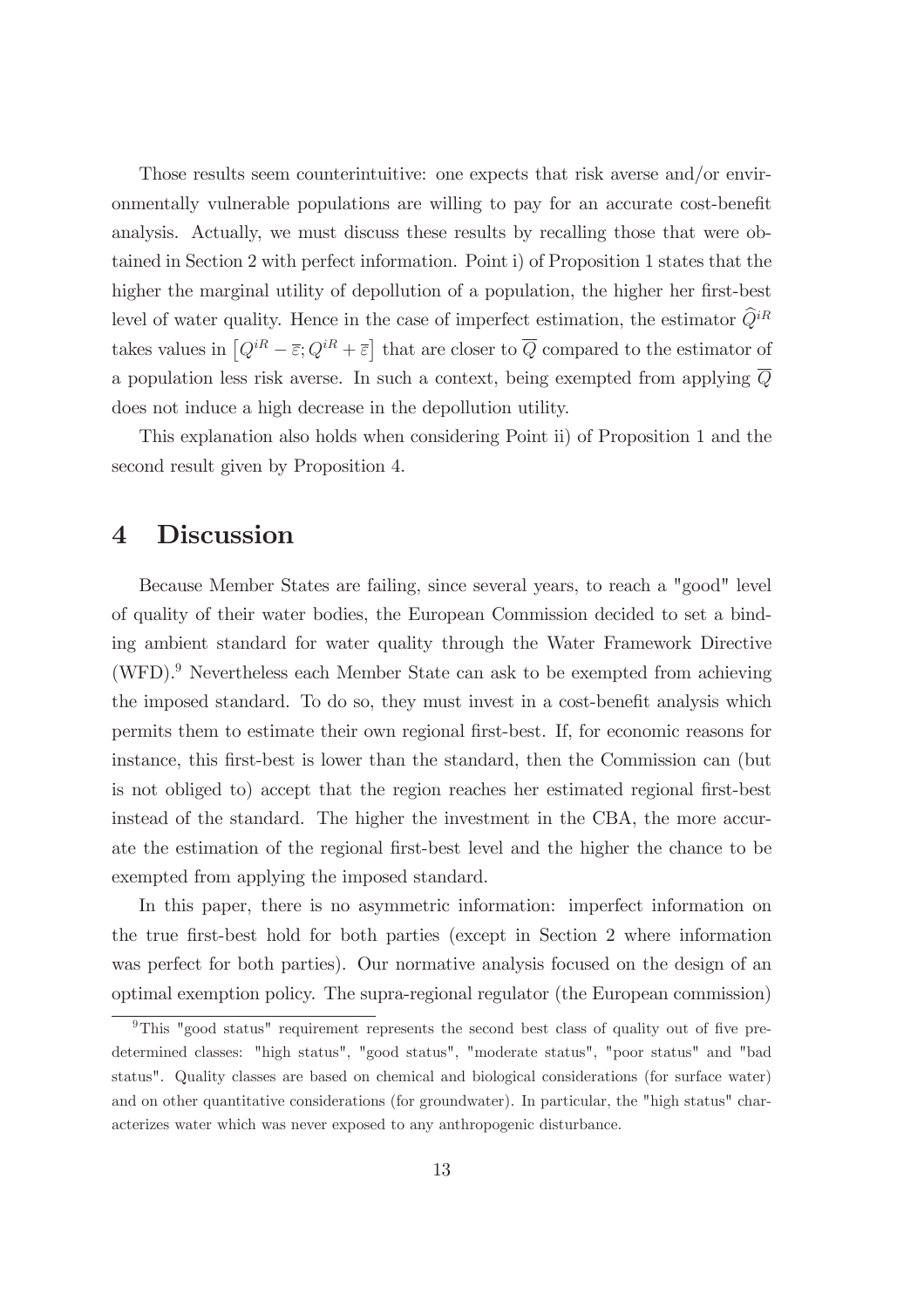must choose the exemption policy which maximizes the social welfare, knowing that the local regional regulator chooses her level of investment in the CBA as a best response to the exemption policy.

In this simple setting, we have shown that an optimal exemption population should take into account both the population's risk preferences and environmental vulnerability. Nevertheless, such a policy that is differentiated with respect to each region or each country at stake can be costly to implement in practice, so that a uniform exemption policy can be preferred by the supra-regional regulator in fine. In this case, it shall display a probability of exemption refusal that is decreasing and convex in the investment in the CBA (honestly) announced by the regional regulator. Moreover regional and supra-regional interests can merge on an interior solution: it is not desirable to try to reach the best estimation of the firt-best level of water quality in a given region. Actually, a trade-off is made between obtaining more information about the first-best level of water quality for a given, local, population, and the risk of being compelled to apply the high standard initially imposed by the supra-regional regulator.

In such a setting one may then expect different behaviors of regional regulators regard a given and uniform exemption policy. In particular, one might expect that a regional regulator in charge of the environmental policy of a risk-averse (and/or vulnerable) population invests more in the cost-benefit analysis than another regional regulator who has to consider a less risk averse (and/or less vulnerable) population. Actually, we obtain the reverse results: the more the risk aversion (and/or the environmental vulnerability) of a given population, the lower the optimal level of the investment in the CBA. To explain those behaviors, the conclusions that we obtained in Section 2 are useful. In this context of perfect and complete information, we have shown that more risk-averse and/or more environmentally vulnerable populations are concerned by higher first-best levels. Thus their levels are closer to the standard imposed by the supra-regional regulator. Hence an exemption that is refused to those populations is less detrimental than for others, making the investment in CBA less valuable.

Finally, these results suggest that the supra-regional regulator will have to implement harsher exemption policies for more risk averse or more damage sensitive populations if his objective is to induce high investments in the CBA. But recall that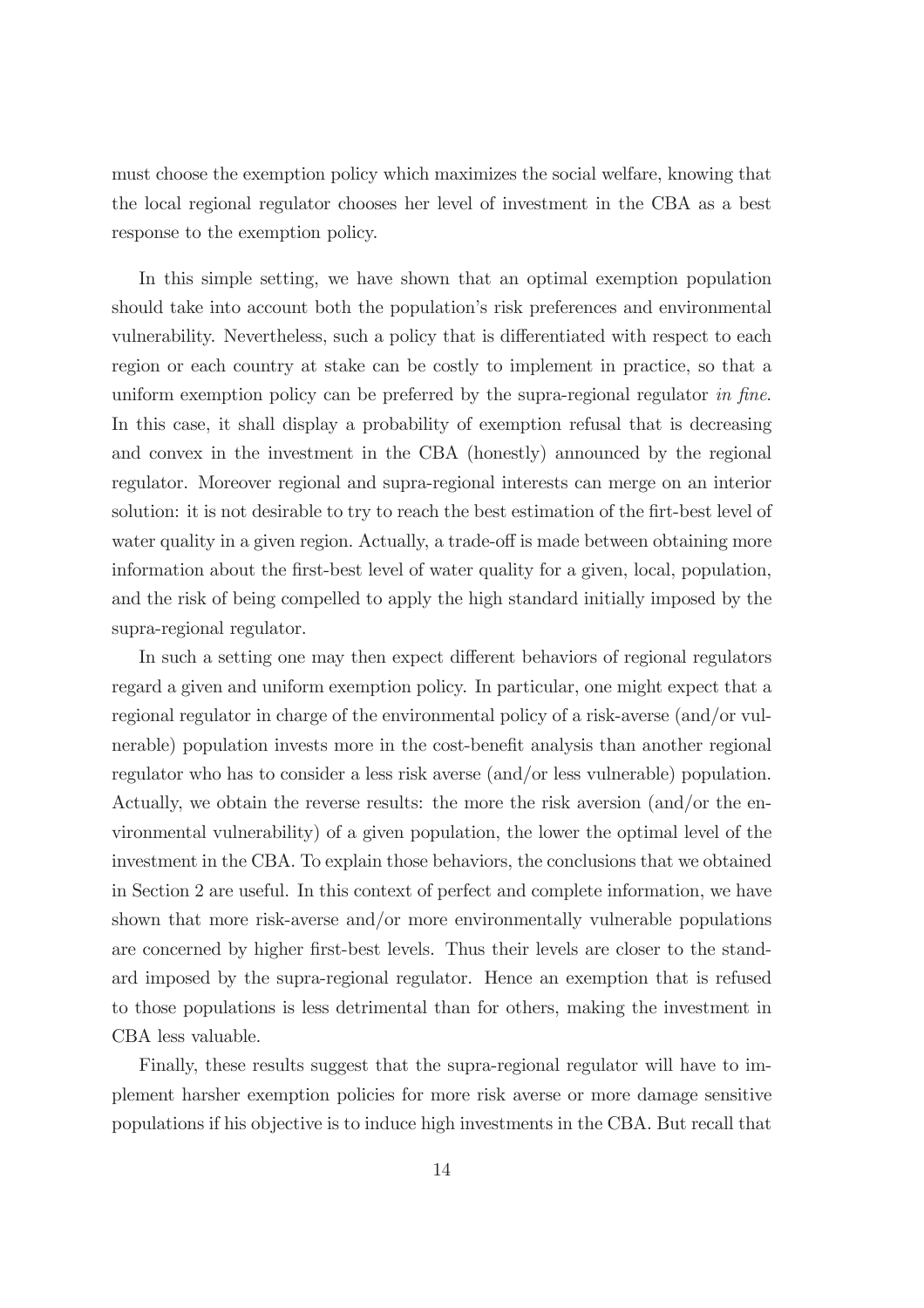such a strategy is not always the optimal one. The optimal investment in the CBA is the result of a trade-off between the benefit of reducing the risk of misestimation and the financial cost of the investment. In some cases, the cost can counterbalance the benefits, in particular if the effective first-best level of quality is not so far from the standard or if the conditional distribution of the risk of misestimation is inelastic.

Our static model is based on a one-step game between the supra-regional regulator and the regional regulators. The supra-regional regulator announces an exemption policy to the regional regulators, who invests in the CBA, and asks for an  $exemption<sup>10</sup>$ . In practice and unlike this model, the European Water Framework Directive displays three periods with deadlines in 2015, 2021 and 2027. Regional regulators can ask for many exemptions in the first period, but finally, few in the term of the third period. Then, during the first period, most of the exemptions are extensions of deadline beyond 2015, fewer concern less stringent objectives. So, our one-step model concerns much more the third period, when extension of deadlines will not be possible anymore.

Still notice that concerning surface water, the exemptions from reaching the ecological and chemical good status on the first period (deadline in 2015) represent about  $30\%$  of the water bodies in Europe.<sup>11</sup> Cyprus, Finland, or Slovenia ask for less than 10% of exemptions, whereas Czec republic, Germany, Hungary, Luxembourg, Netherlands or Sweden more than 40%. According to our model, these differences could be explained by heterogeneities in risk-aversion and environmental vulnerability in these countries. Obviously, others factors can explain it, like the spatial heterogeneity of the environmental pressures which induces a more or less high cost to reach the good status. In our model, the cost function is identical from one regional regulator to another one.<sup>12</sup>

 $10$ Recall that we have considered only firms that decide to ask for an exemption.

<sup>&</sup>lt;sup>11</sup>See Turner (2007) for a detailed discussion on the use of CBA in European environmental policies.

<sup>&</sup>lt;sup>12</sup>Brouwer, Hofkes and Linderhof (2008) provide some interesting study about the estimation of the direct and indirect economic impacts of different water quality policy scenarios in the Netherlands. Besides, Hanley and alii (2006) focus on the UK water quality improvement policy. They test the transferability of benefits estimations between two small catchments.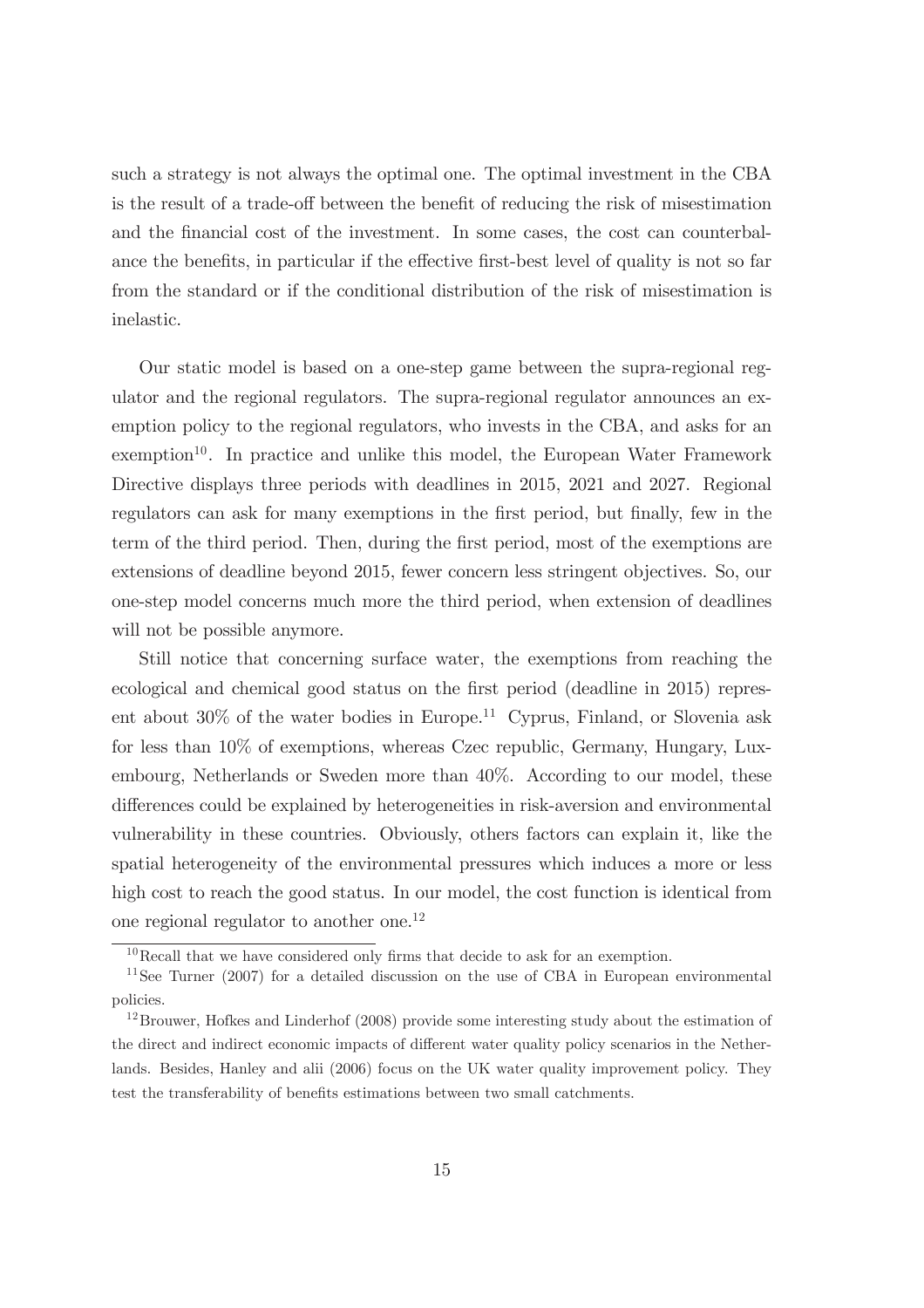Lastly, our model also omits an important factor which can influence the willingness to ask for an exemption, namely the fear of being penalised if the objectives are not reached. So, more exemptions can be asked if the fear of not reaching the objectives, and then of being financially penalised, increases.

#### APPENDIX

#### Proof of Proposition 1

Consider two different populations with utility  $U_1$  and  $U_2$ . Assume that population 1 is more risk averse than population 2 in the sense of Rothschild and Stiglitz (1970): it exists an increasing and strictly concave function  $f(.)$  such that  $U_1(.) = f(U_2(.))$ . Both populations have the same loss function in this proposition:  $L_1(.) = L_2(.) = L(.)$ . Let us consider  $Q^{2R}$  that satisfies (2) for Population 2. We have:

$$
-L'(Q^{2R}).U_2'(w - L(Q^{2R})) - C'(Q^{2R}) = 0
$$
\n(7)

Consider the following equality:

$$
-L'(Q^{2R}).U'_1(w - L(Q^{2R})) - C'(Q^{2R})
$$
  
= 
$$
-L'(Q^{2R}).f'(U_2(w - L(Q^{2R})).U'_2(w - L(Q^{2R})) - C'(Q^{2R})
$$

With  $f'(.) < 0$  and  $U'_2(.) > 0$ , we have  $0 < f'(U_2(w)) < f'(U_2(w - L(Q^{2R}))).$ Hence, by using (7) we have:

$$
-L'(Q^{2R}).f'(U_2(w - L(Q^{2R})).U'_2(w - L(Q^{2R})) - C'(Q^{2R})
$$
  
> 
$$
-L'(Q^{2R}).(f'((U_2(w)) - 1).U'_2(w - L(Q^{2R}))
$$
 (8)

With  $U''(w) = U'^2(w)$  by assumption, we have  $f'(U_2(w)) = 1$  (because  $U'^1(w) =$  $f'(U_2(w)). U'_2(w)$ . Thus Expression (8) equals zero so that  $-L'(Q^{2R}). U'_1(w-L(Q^{2R}))$  - $C'(Q^{2R}) > 0.$ 

>From our assumptions, the second order conditions are satisfied. Finally,  $Q^{1R}$  >  $Q^{2R}$  with  $Q^{1R}$  the optimal level of quality for population 1. This is Point i).

For Point ii), by assumption we have  $L_4(.) = g(L_3(.))$  with  $g'(.) > 0$  and  $g''(.) >$ 0. Knowing that  $L_4(\overline{Q}) = L_3(\overline{Q}) = 0$  we have also  $g(0) = 0$ . Recall that both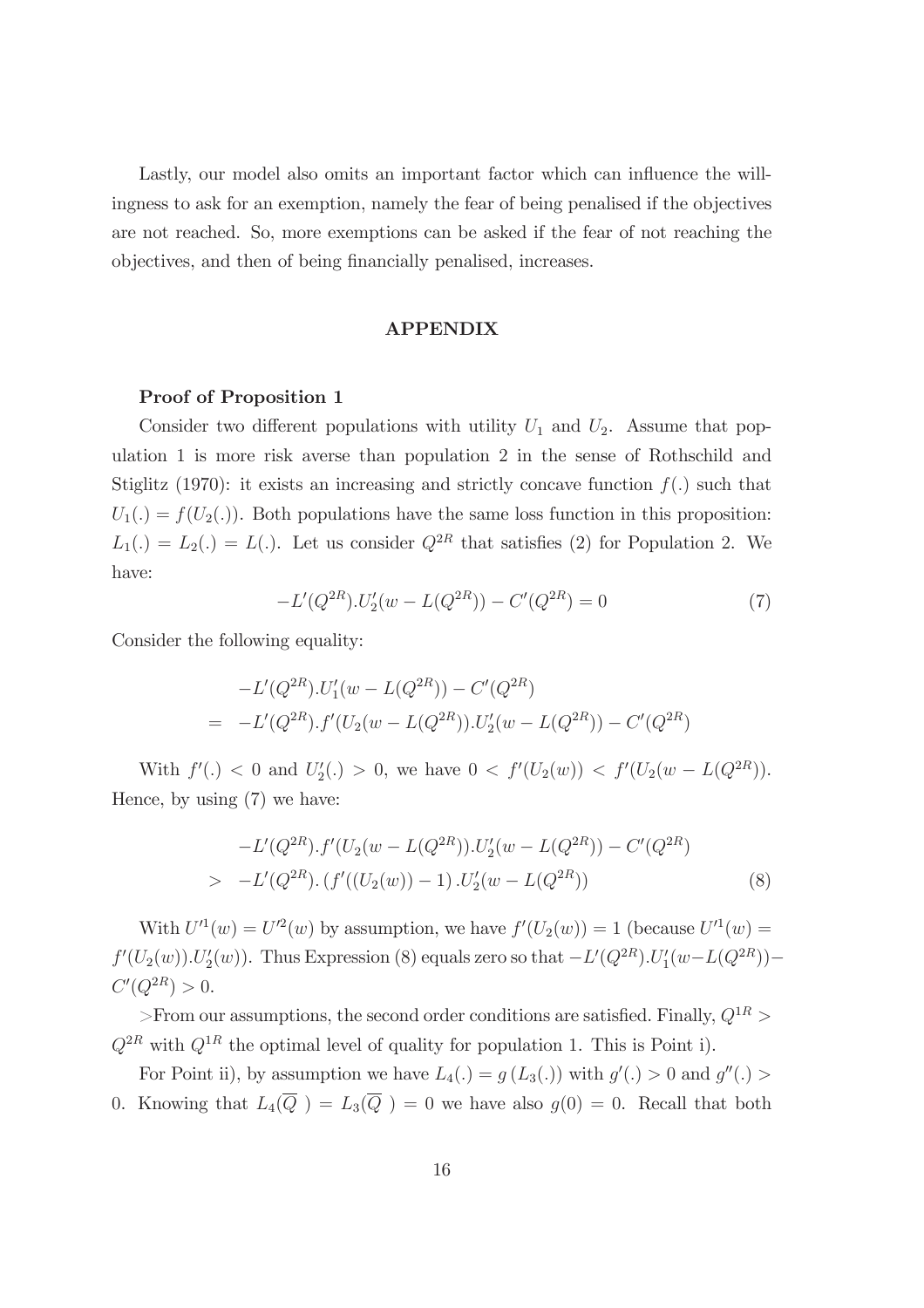population have the same preferences  $U(.)$  over final wealth in this proposition. Let us consider  $Q^{3R}$  that satisfies (2) for Population 3, that is:

$$
-L_3'(Q^{3R}).U'(w - L_3(Q^{3R})) - C'(Q^{3R}) = 0
$$
\n(9)

Consider the following equality:

$$
-L'_{4}(Q^{3R}).U'(w - L_{4}(Q^{3R})) - C'(Q^{3R})
$$
\n
$$
= -L'_{3}(Q^{3R}).g'(L_{3}(Q^{3R})).U'(w - L_{4}(Q^{3R})) - C'(Q^{3R})
$$
\n(10)

Since  $L_4(\overline{Q}) = L_3(\overline{Q}) = 0, L'_i(.) < 0, g'(.) > 0$  and  $g''(.) > 0$ , we have  $L_4(Q^{3R}) > L_3(Q^{3R})$  for any  $Q^{3R} < \overline{Q}$ . With  $U''(.) < 0$ , we obtain  $U'(w - L_4(Q^{3R})) >$  $U'(w - L_3(Q^{3R})) > 0.$  Hence:

$$
-L'_{3}(Q^{3R}).g'(L_{3}(Q^{3R})).U'(w - L_{4}(Q^{3R})) - C'(Q^{3R})
$$
  
> 
$$
-L'_{3}(Q^{3R}).g'(L_{3}(Q^{3R})).U'(w - L_{3}(Q^{3R})) - C'(Q^{3R})
$$

Using (9) we have:

$$
-L'_{3}(Q^{3R}).g'(L_{3}(Q^{3R})).U'(w - L_{3}(Q^{3R})) - C'(Q^{3R})
$$
  
= 
$$
-L'_{3}(Q^{3R}).(g'(L_{3}(Q^{3R}))-1).U'(w - L_{3}(Q^{3R}))
$$
 (11)

Because  $\lim_{Q \uparrow \overline{Q}}$  $L'_3(Q) = \lim_{Q \uparrow \overline{Q}}$  $L_4(Q)$  by assumption and  $L_4$  is decreasing and more convex than  $L_3$ , we have  $-L'_4(Q) = -g'(L_3(Q)).L'_3(Q) \ge -L'_3(Q)$  for any Q in  $[0,\overline{Q}]$ . Thus  $g'(Q) \geq 1$  for any Q. Then Equality (11) is strictly positive so that  $-L'_{4}(Q^{3R}).U'(w-L_{4}(Q^{3R})) - C'(Q^{3R}) > 0$  (equ. (10)). The second order conditions being satisfied we have that  $Q^{4R} > Q^{3R}$ . This is Point ii).

#### Computation of the first-order-condition (4).

Differentiating the objective function  $\mathcal{C}(I)$  in Program (3) with respect to I gives:

$$
\frac{d\mathcal{C}(I)}{dI} = 1 + (1 - p(I)). \frac{\partial \overline{C}(\widehat{Q}^{iR})}{\partial I} - p'(I) \left[ \overline{C}(\widetilde{\widehat{Q}^{iR}}) - C(\overline{Q}) \right]
$$
(12)

>From (5) and after integrations by part we have:

$$
\frac{\partial \overline{C}(\widetilde{Q}^{iR})}{\partial I} = \int\limits_{-\overline{\varepsilon}}^{+\overline{\varepsilon}} C(\widehat{Q}^{iR}) dF_I(\varepsilon | I) = \left[ C(\widehat{Q}^{iR}).F_I(\varepsilon | I) \right]_{-\overline{\varepsilon}}^{+\overline{\varepsilon}} - \int\limits_{-\overline{\varepsilon}}^{+\overline{\varepsilon}} C'(\widehat{Q}^{iR}) F_I(\varepsilon | I) d\varepsilon
$$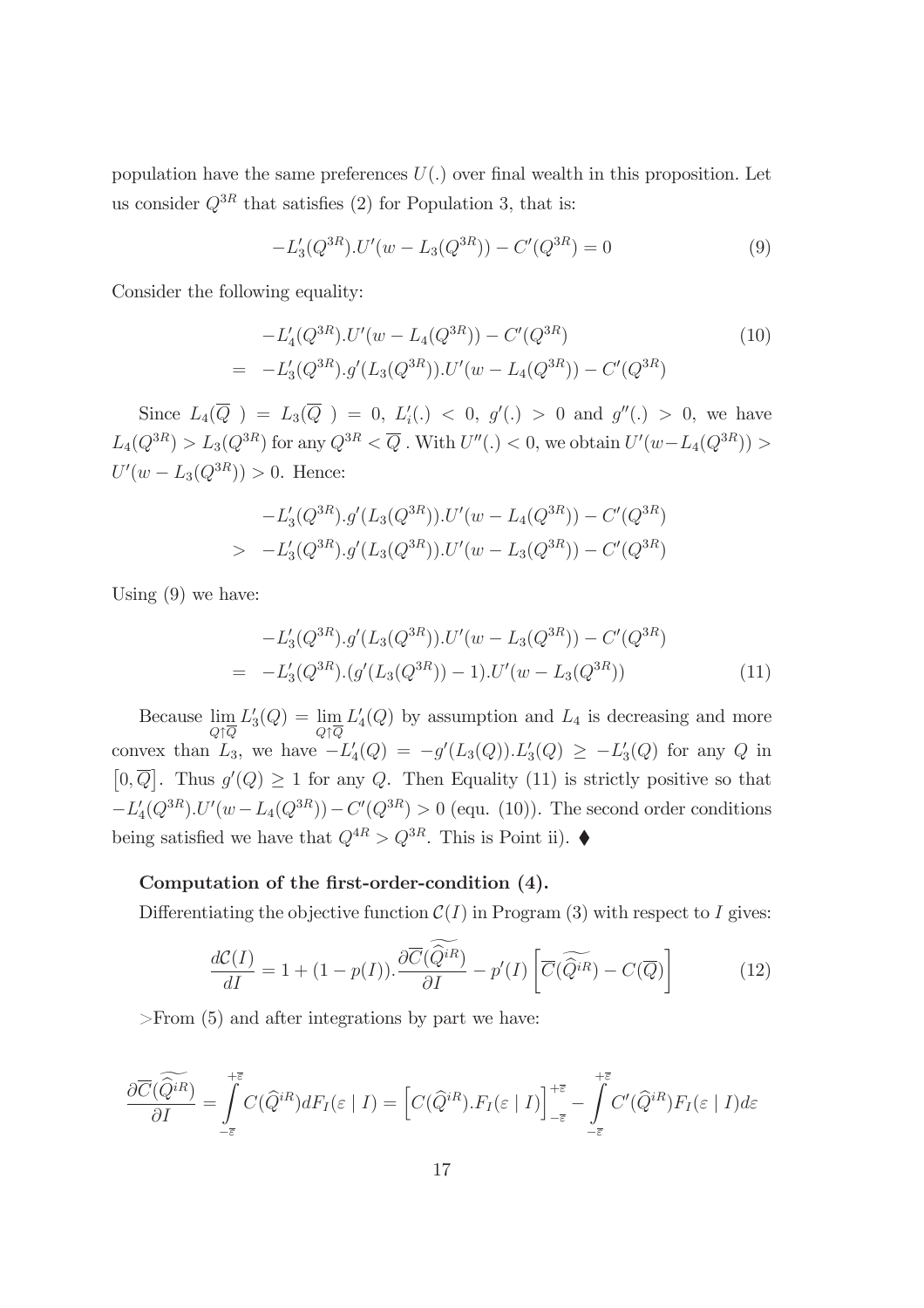With  $F_I(-\overline{\varepsilon} \mid I) = F_I(+\overline{\varepsilon} \mid I) = 0$  and  $C'(\hat{Q}^{iR})$  constant by assumption we have:

$$
\frac{\partial \overline{C}(\widetilde{Q}^{iR})}{\partial I} = -C'(\widehat{Q}^{iR}) \int\limits_{-\overline{\varepsilon}}^{+\overline{\varepsilon}} F_I(\varepsilon \mid I) d\varepsilon = 0
$$

>From  $(12)$ , we have finally:

$$
\frac{d\mathcal{C}(I)}{dI} = 0 \Leftrightarrow 1 = p'(I) \left[ \overline{C}(\widetilde{Q}^{iR}) - C(\overline{Q}) \right]
$$

This is Condition  $(4)$ .

#### Proof of Proposition 2.

With  $C(\overline{Q}) = C_{\text{max}} > \overline{C}(\widehat{Q}^{iR}), p'(I) < 0$  is a necessary condition for  $\frac{dC(I)}{dI} = 0$ . This is Point i). A sufficient condition for an interior solution is that the objective function be convex. We must have  $\frac{d^2C(I)}{dI^2} = -p''(I^{iR})$ .  $\sqrt{ }$  $\overline{C}(Q^{iR}) - C(\overline{Q})$  $\overline{\phantom{a}}$  $> 0$ , that is  $p''(I^{iR}) > 0$ . Thus in optimum  $I^{iR} < \overline{I}$ . This is Point i). If  $p''(I) < 0$  then  $\frac{d^2C(I)}{dI^2} < 0$ and we have  $I^{iR} = \overline{I}$  for  $\frac{dC(I)}{dI}|_{I=\overline{I}} < 0$  and  $I^{iR} = 0$  for  $\frac{dC(I)}{dI}|_{I=0} > 0$ . This is Point iii).  $\blacklozenge$ 

#### Proof of Proposition 3.

For an interior solution  $I^{iSR}$ , differentiating (6) with respect to I gives:

$$
p'(I^{iSR})\left(U_i(w) - \overline{U_i}(\widetilde{Q}^{iR})\right) + (1 - p(I^{iSR}))\frac{\partial \overline{U_i}(\widetilde{Q}^{iR})}{\partial I} - C_I = 0 \tag{13}
$$

with  $\overline{U_i}(\overline{Q}^{iR}) =$  $+\bar{\varepsilon}$  $-\overline{\varepsilon}$  $U_i\left(w - L_i(\widehat{Q}^{iR})\right)dF(\varepsilon \mid I)$  the expected social utility of wealth of region *i* when an exemption is granted.  $C_I = \frac{dC(I)}{dI} = 0$  for an interior solution  $I^{iR}$  regard the regional optimum. And, from Proposition 2, necessary and sufficient conditions are  $p'(.) < 0$  and  $p''(I) > 0$ . We must still check that condition (13) can be satisfied. U being increasing, we have  $U_i(w) - \overline{U_i}(\widetilde{Q}^{iR}) > 0$ . Thus, the first term is negative. With  $C_I = 0$ , the second one must be positive. >From (??) and thanks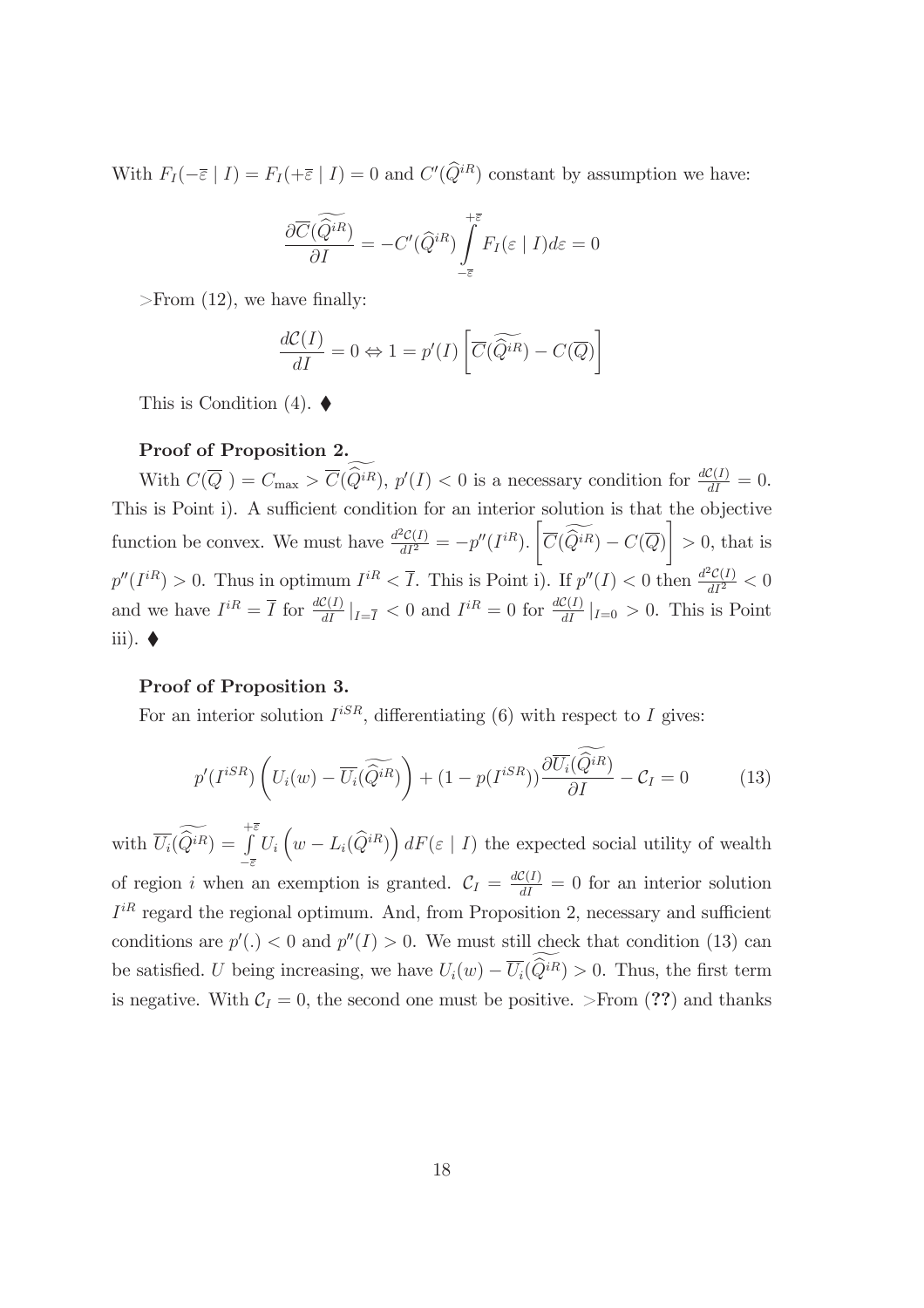to an integration by part, we have:

$$
\frac{\partial \overline{U_{i}}(\widetilde{Q^{iR}})}{\partial I} = \int_{-\overline{\varepsilon}}^{\overline{\varepsilon}} U_{i} \left( w - L_{i}(\widehat{Q}^{iR}) \right) dF_{I}(\varepsilon | I)
$$
\n
$$
= \left[ U_{i} \left( w - L_{i}(\widehat{Q}^{iR}) \right) . F_{I}(\varepsilon | I) \right]_{-\overline{\varepsilon}}^{\overline{\varepsilon}} + \int_{-\overline{\varepsilon}}^{\overline{\varepsilon}} U'_{i} \left( w - L_{i}(\widehat{Q}^{iR}) \right) . L'_{i}(\widehat{Q}^{iR}) . F_{I}(\varepsilon | I) d\varepsilon
$$
\n
$$
= \int_{-\overline{\varepsilon}}^{0} U'_{i} \left( w - L_{i}(\widehat{Q}^{iR}) \right) . L'_{i}(\widehat{Q}^{iR}) . F_{I}(\varepsilon | I) d\varepsilon + \int_{0}^{\overline{\varepsilon}} U'_{i} \left( w - L_{i}(\widehat{Q}^{iR}) \right) . L'_{i}(\widehat{Q}^{iR}) . F_{I}(\varepsilon | I) d\varepsilon
$$

The last equality is obtained by noticing that  $F_I(-\overline{\varepsilon} \mid I) = F_I(+\overline{\varepsilon} \mid I) = 0.$ 

By assumption  $\tilde{\epsilon}$  follows a standard normal distribution on  $[-\bar{\epsilon}; +\bar{\epsilon}]$ . Thus for any  $\varepsilon > 0$ , we have:  $f(-\varepsilon | I) = f(\varepsilon | I)$  and  $-F_I(-\varepsilon | I) = F_I(\varepsilon | I) > 0$ . Expression (14) becomes:

$$
\frac{\partial \overline{U_i}(\widehat{Q^{iR}})}{\partial I} = -\int\limits_{-\overline{\epsilon}}^0 U_i' \left( w - L_i(\widehat{Q}^{iR}) \right) . L'_i(\widehat{Q}^{iR}).F_I(|\epsilon| | I) d\varepsilon \n+ \int\limits_0^{+\overline{\epsilon}} U_i' \left( w - L_i(\widehat{Q}^{iR}) \right) . L'_i(\widehat{Q}^{iR}).F_I(|\epsilon| | I) d\varepsilon
$$

With  $U(.)$  increasing and concave and  $L<sub>i</sub>(.)$  decreasing and convex, this last equality is positive. We obtain Point i).

With  $C_I = 0$ , Equation (13) can also be written  $p'(I^i) = -\frac{(1-p(I^i))}{[U_i(w)-\overline{U_i}(\widehat{Q}^{iR})]}$  $\frac{\partial \overline{U_i}(\widehat{Q}^{iR})}{\partial I} <$ 0. This is Point ii).  $\blacklozenge$ 

#### Proof of Proposition 4.

Let us apply a total differentiation to (4) with respect to  $I^{iR}$  and to  $Q^{iR}$ . We have:

$$
\left[-p''(I^{iR})\left(\overline{C}(\widetilde{Q^{iR}}) - C(\overline{Q})\right) - p'(I^{iR}).\frac{\partial \overline{C}(\widetilde{Q^{iR}})}{\partial I^{iR}}\right]dI^{iR} + \left[-p'(I^{iR}).\frac{\partial \overline{C}(\widetilde{Q^{iR}})}{\partial Q^R}\right]dQ^{iR} = 0
$$
\n(15)

In the proof of the first-order condition  $(4)$  in this appendix (first proof), we have shown that  $\frac{\partial \overline{C}(\hat{Q}^{iR})}{\partial I} = 0$ ,  $\forall I$ , for a linear cost function. By denoting c the constant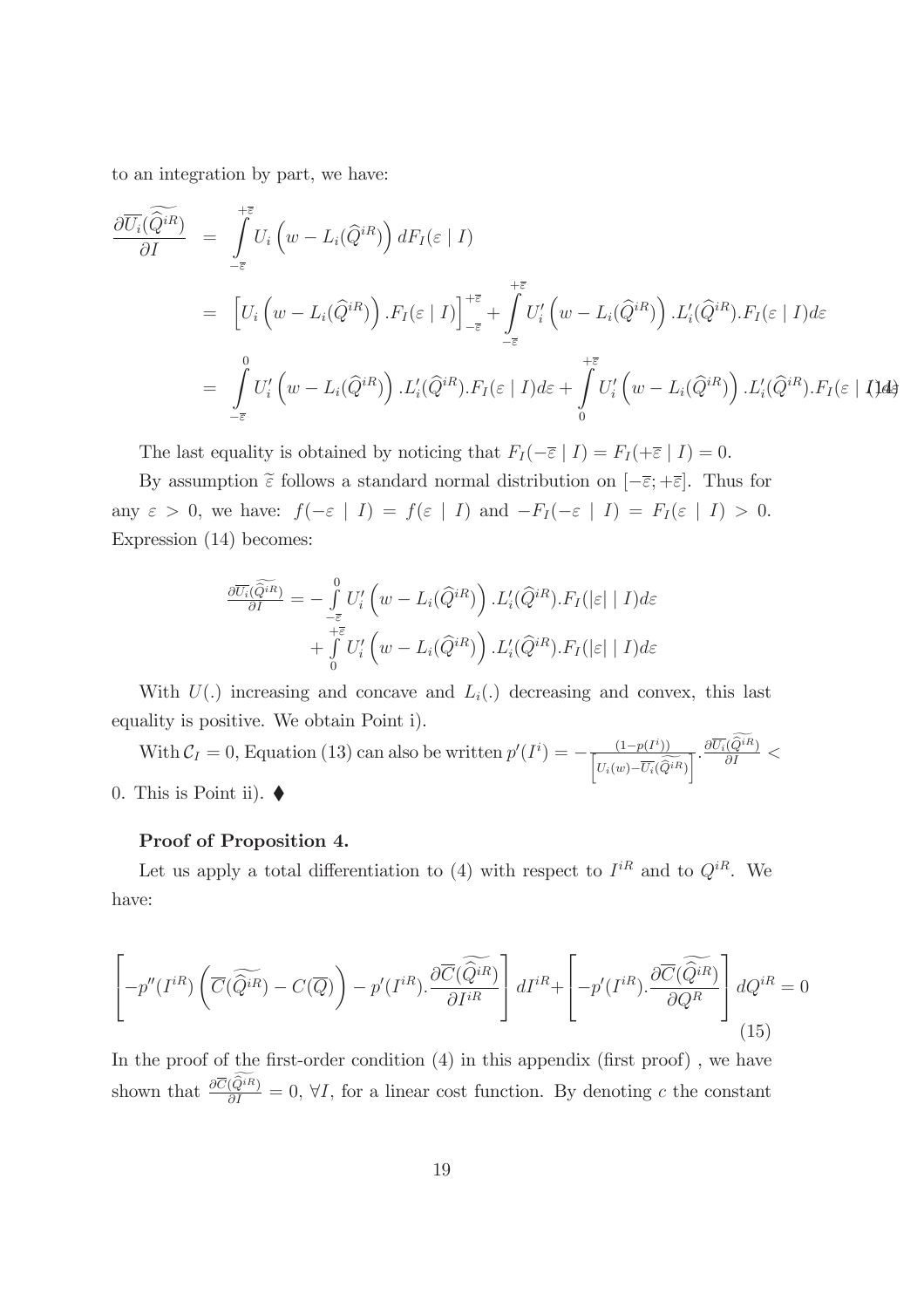marginal cost, we have:

$$
\frac{\partial \overline{C}(\widetilde{Q}^{iR})}{\partial Q^{iR}} = \int\limits_{-\overline{\varepsilon}}^{+\overline{\varepsilon}} C'(\widehat{Q}^{iR}) dF(\varepsilon | I) = \int\limits_{-\overline{\varepsilon}}^{+\overline{\varepsilon}} c.dF(\varepsilon | I) = c
$$

Thus Expression (15) yields:

$$
\frac{dI^{iR}}{dQ^{iR}} = \frac{p'(I^{iR}).c}{p''(I^{iR})\left(C(\overline{Q}) - \overline{C}(\widetilde{Q}^{iR})\right)}
$$

With  $c > 0$ ,  $p'(.) < 0$ ,  $p''(.) > 0$  and  $\left(C(\overline{Q}) - \overline{C}(\widetilde{Q}^{iR})\right)$ > 0 we have  $\frac{dI^{iR}}{dQ^{iR}} < 0$ . From Proposition 1, we know that a population with a higher marginal utility than another one (or more environmentally vulnerable) is concerned by a higher  $Q^{iR}$ . As a direct consequence, her investment  $I^{iR}$  will be lower.  $\blacklozenge$ 

## References

- [1] Bontems P., Bourgeon J.-M. (2005), "Optimal Environmental Taxation and Enforcement Policy", European Economic Review, vol 49, n°2, pp.409-435.
- [2] Brouwer R., Hofkes M., Linderhof V.  $(2008)$ , "General equilibrium modelling of the direct and indirect economic impacts of water quality improvements in the Netherlands at national and river basin scale", Ecological Economics, Vol 66(1), pp. 127-140.
- [3] Buchanan J.M., Tullock G. (1962), The Calculus of Consent : Logical Foundations of Constitutional Democracy, University of Michigan Press.
- [4] Cavagnac M, (2003), "Environmental Standard Setting by a Supra-Regional Authority: Customisation or Convergence?", European Review of Agricultural Economics, Vol 30(4), 415-437.
- [5] Coase R. (1960), "The Problem of Social Cost", Journal of Law and Economics, Vol 3(1), pp.1-44.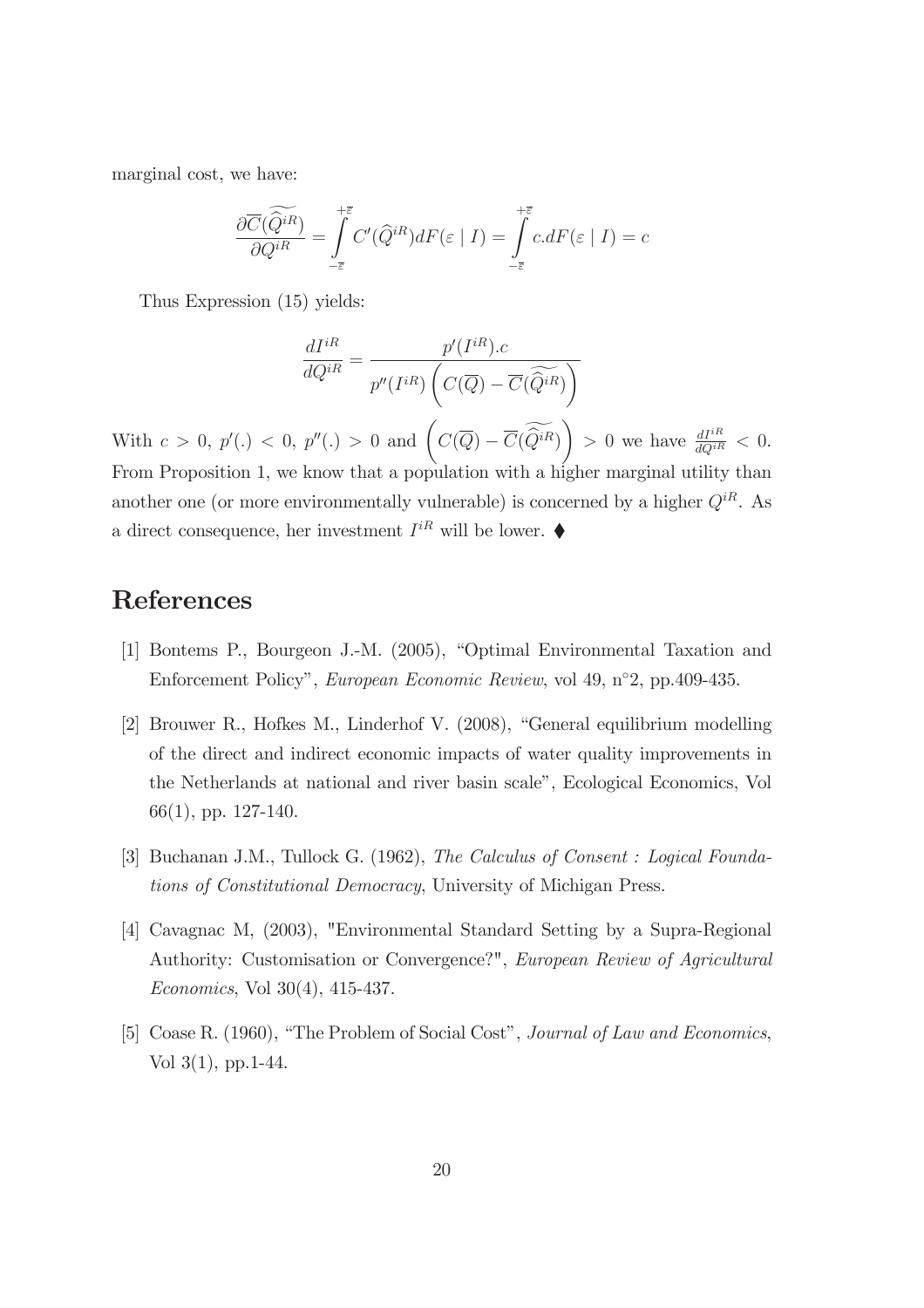- [6] European Parliament and European Union Council. (2000), Directive establishing a framework for the Community action in the field of water policy,2000/60/EC.
- [7] Grönlund E., Määttä T.  $(2008)$ , "Implications of flexibility in European Community environmental law: exemptions from environmental objectives in the Water Framework Directive", *Hydrobiologia*, Vol 599, pp.221-226.
- [8] Hanley N., Colombo S., Tinch D., Black A., Aftab A. (2006), "Estimating the benefits of water quality improvements under the Water Framework Directive: Are benefits transferable?", European Review of Agricultural Economics, Vol 33(3), pp. 391-413
- [9] Hiriart Y., Martimort D. (2012), "How much discretion for risk regulators ?", RAND Journal, Vol. 43 (2), pp.283-314.
- [10] Hutchinson E., Kennedy P.W. (2008), "State enforcement of federal standards: Implications for interstate pollution", Resource and Energy Economics, Vol 30(3), pp. 316-344.
- [11] Kaika M., Page B. (2003), "The EU water framework directive ; part 1. European policy-making and the changing topography of lobbyingî, European Environment, Vol 13(6), pp.314-327.
- [12] Krysiak F.C., Schweitzer, P. (2010), 'The optimal size of a permit market', Journal of Environmental Economics and Management, Vol 60, pp. 133-143.
- [13] Roberts, M., Spence M., (1976), "Effluent Charges and Licenses under Uncertainty," Journal of Public Economics, Vol. 5, pp. 193-208.
- [14] Stigler G.J., (1971), "The theory of economic regulation", Bell Journal of Economics and Management Science, Vol 2, pp. 3-21.
- [15] Turner R.K. (2007), "Limits to CBA in UK and European environmental policy: retrospects and future prospects", Environmental and Resource Economics, Vol. 37, pp.253-269.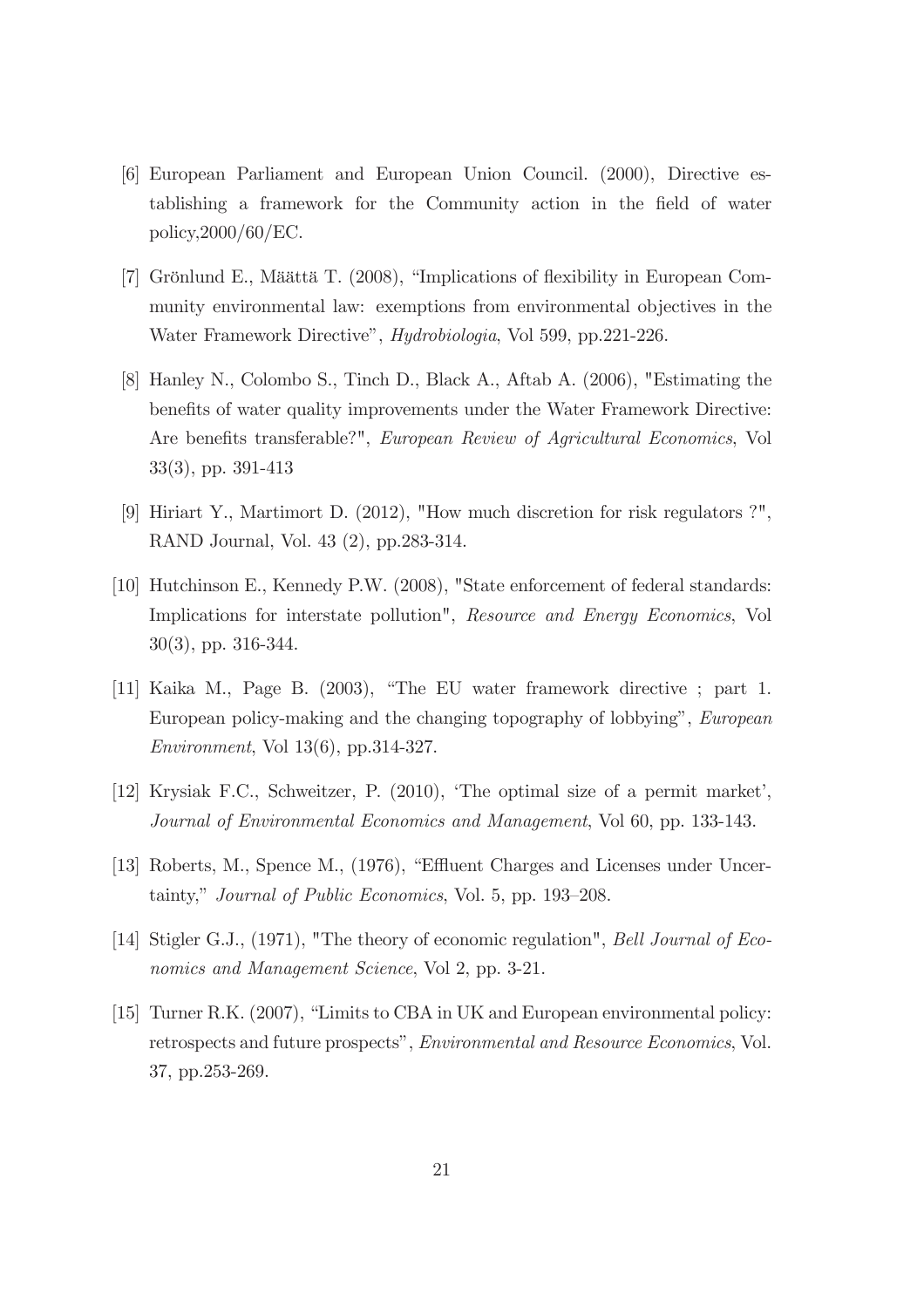

Figure 1.a. Impact of  $I$  on the density function of  $\epsilon$ 



Figure 1.b. Impact of  $I$  on the distribution of  $\varepsilon$